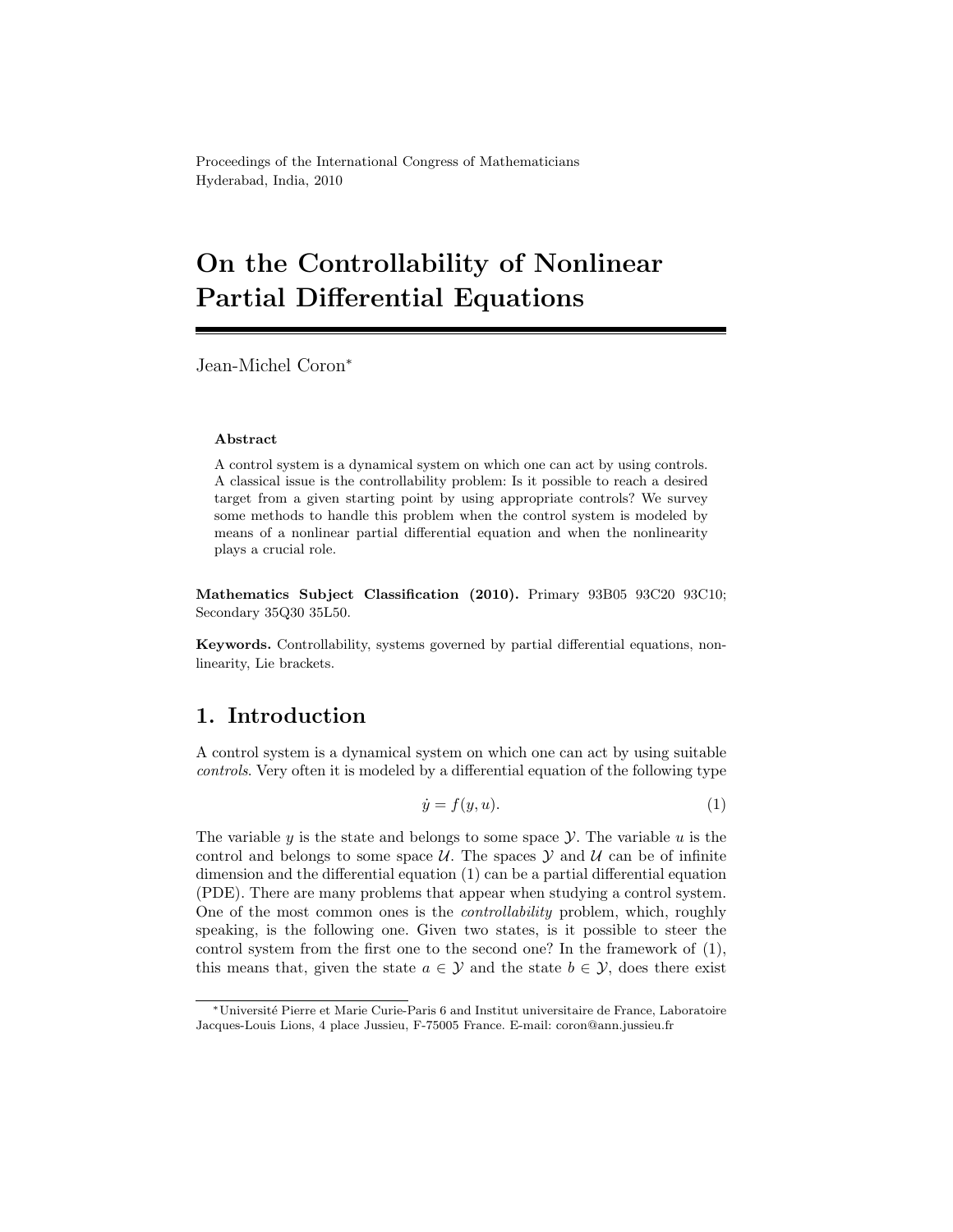a map  $u : [0, T] \rightarrow U$  such that the solution of the Cauchy problem  $\dot{y} =$  $f(y, u(t))$ ,  $y(0) = a$ , satisfies  $y(T) = b$ ? If the answer is yes, the control system is said to be controllable.

The purpose of this article is to survey some results on the controllability of nonlinear control systems in the case where the nonlinearity plays a crucial role. This is, for example, the case when the linearized control system around the equilibrium of interest is not controllable. This is also the case when the nonlinearity is big at infinity and one looks for global results. For convenience, we start by recalling in Section 2 some classical controllability results for control systems in finite dimension. Then, in Section 3, we turn to systems modeled by means of nonlinear partial differential equations.

## 2. Controllability of Finite Dimensional Control Systems

Let, for  $i \in \{0, 1, ..., m\}$ ,  $f_i \in C^{\infty}(\mathbb{R}^n; \mathbb{R}^n)$ . In this section, our control system is

$$
\dot{y} = f(y, u) = f_0(y) + \sum_{i=1}^{m} u_i f_i(y), \qquad (2)
$$

where the state is  $y = (y_1, \ldots, y_n)^{tr} \in \mathbb{R}^n$  and the control is  $u =$  $(u_1, \ldots, u_m)$ <sup>tr</sup>  $\in \mathbb{R}^m$ . We assume that  $(y_e, u_e) \in \mathbb{R}^n \times \mathbb{R}^m$  is an equilibrium, i.e.,  $f(y_e, u_e) = 0.$ 

Example 1 (Inverted pendulum on a cart). This is the traditional example that one can find in most of the textbooks on control theory. This control system consists of a cart with an inverted pendulum on it, as represented on Figure 1. The mass of the cart is  $M$ . The pendulum rod is considered massless; its length is denoted by l. The mass of the point mass at the end of the rod is denoted by m. The force applied to the cart is the control and is denoted by F. Let  $x_1 := \xi$ ,  $x_2 := \theta$ ,  $x_3 := \xi$ ,  $x_4 := \theta$  and  $u := F$ . The dynamical equations governing the motion of this control system can be written in the form  $\dot{y} = f(y, u)$ , with  $y = (y_1, y_2, y_3, y_4)$ <sup>tr</sup> and

$$
f(y, u) := \begin{pmatrix} y_3 \\ y_4 \\ \frac{mly_4^2 \sin y_2 - mg \sin y_2 \cos y_2}{M + m \sin^2 y_2} + \frac{u}{M + m \sin^2 y_2} \\ \frac{-mly_4^2 \sin y_2 \cos y_2 + (M + m)g \sin y_2}{(M + m \sin^2 y_2)l} - \frac{u \cos y_2}{(M + m \sin^2 y_2)l} \end{pmatrix} . \tag{3}
$$

**Example 2** (*Baby stroller*). Let us consider the following control system, which models a baby stroller,

$$
\dot{y}_1 = u_1 \cos y_3, \, \dot{y}_2 = u_1 \sin y_3, \, \dot{y}_3 = u_2,\tag{4}
$$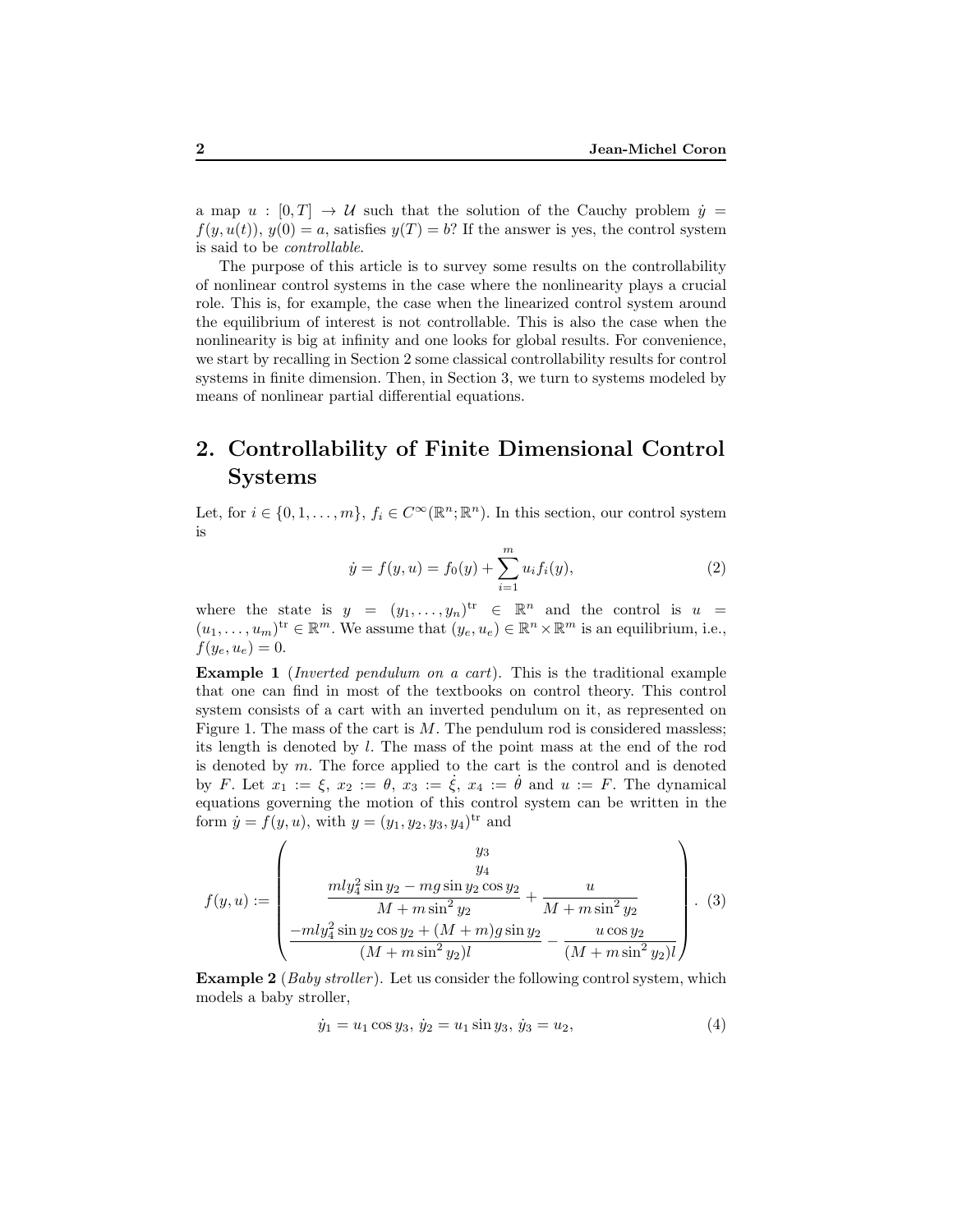

Figure 1. An inverted pendulum on a moving cart.

where the state is  $(y_1, y_2, y_3)$ <sup>tr</sup>  $\in \mathbb{R}^3$  and the control is  $(u_1, u_2)$ <sup>tr</sup>  $\in \mathbb{R}^2$ . The variable  $y_3$  is an angle which gives the orientation of the baby stroller and  $y_1, y_2$  are the coordinates of the midpoint between the two back wheels; see Figure 2.



Figure 2. A baby stroller.

This control system is sometimes also called the "unicycle" or "shopping cart" control system. Note that, however, in many shops, the four wheels of a shopping cart are castor wheels. For the baby stroller control system, only the two front wheels are castor wheels: The back wheels have a fixed direction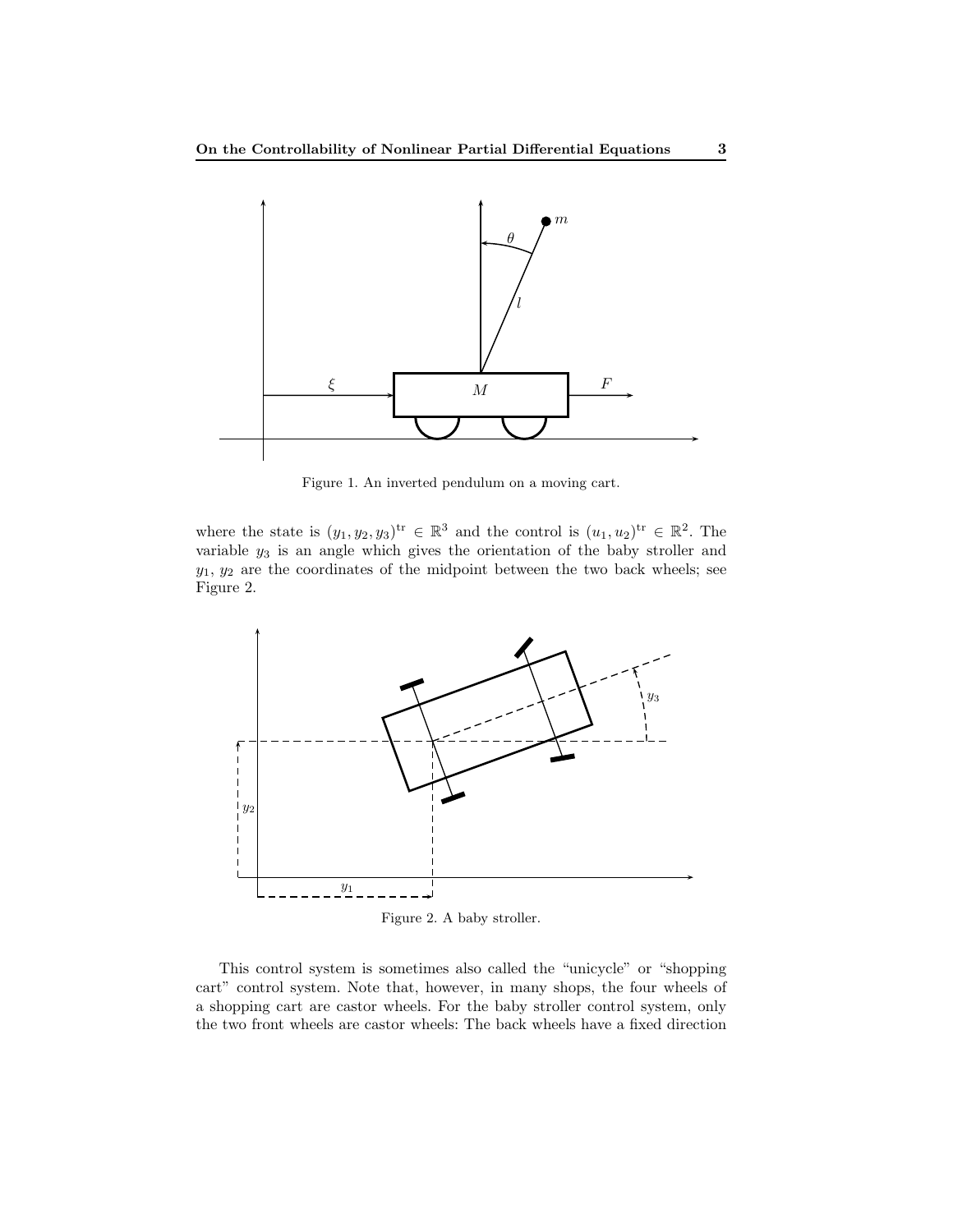(relatively to the baby stroller). For the control system  $(4)$ ,  $n = 3$ ,  $m = 2$  and, for every  $y = (y_1, y_2, y_3)^{tr} \in \mathbb{R}^3$ ,  $f_1(y) = (\cos y_3, \sin y_3, 0)^{tr}$ ,  $f_2(y) = (0, 0, 1)^{tr}$ .

There are many possible choices for natural definitions of local controllability. The most popular one is the following one.

Definition 3 (Small-Time Local Controllability (STLC)). The control system  $\dot{y} = f(y, u)$  is small-time locally controllable at  $(y_e, u_e)$  if, for every real number  $\varepsilon > 0$ , there exists a real number  $\eta > 0$  such that, for every  $y^0 \in B_{\eta}(y_e) := \{y \in$  $\mathbb{R}^n$ ;  $|y - y_e| < \eta$  and for every  $y^1 \in B_{\eta}(y_e)$ , there exists  $u \in L^{\infty}((0, \varepsilon); \mathbb{R}^m)$ satisfying  $|u(t) - u_e| \leq \varepsilon$  for almost every  $t \in (0, \varepsilon)$  and such that, if  $\dot{y} =$  $f(y, u(t))$  and  $y(0) = y<sup>0</sup>$ , then  $y(\varepsilon) = y<sup>1</sup>$ .

The simplest control systems are linear control systems, i.e. systems such that  $f(y, u) = Ay + Bu$ , for some  $A \in \mathcal{L}(\mathbb{R}^n; \mathbb{R}^n)$  and some  $B \in \mathcal{L}(\mathbb{R}^m; \mathbb{R}^n)$ , where  $\mathcal{L}(\mathbb{R}^k;\mathbb{R}^l)$  denotes the set of linear maps from  $\mathbb{R}^k$  into  $\mathbb{R}^l$ . For linear systems, a necessary and sufficient condition for STLC is given by the Kalman rank condition that we recall in the next theorem.

**Theorem 2.1** (Kalman's rank condition). The linear control system  $\dot{y} = Ay +$ Bu is small-time locally controllable at  $(0,0) \in \mathbb{R}^n \times \mathbb{R}^m$  if and only if

$$
Span\ \{A^iBu; u \in \mathbb{R}^m, \ i \in \{0, 1, \dots, n-1\}\} = \mathbb{R}^n. \tag{5}
$$

In "real life" there are very few linear control systems. But, by linearization, controllability of linear control systems is important to study the controllability of nonlinear systems. This is similar to the following classical result: Let  $F \in$  $C^1(\mathbb{R}^k, \mathbb{R}^l)$  and let  $a \in \mathbb{R}^l$ . Then, if  $F'(a)$  is onto, F is locally onto at a, i.e., the image by F of every neighborhood of a is a neighborhood of  $F(a)$ . This just follows from the inverse mapping theorem. For the control system (2) and the equilibrium $(y_e, u_e)$ , the analog of  $F'(a)$  is the linearized control system at the equilibrium  $(y_e, u_e)$ , i.e. the linear control system

$$
\dot{y} = \frac{\partial f}{\partial y}(y_e, u_e)y + \frac{\partial f}{\partial u}(y_e, u_e)u,
$$
\n(6)

where the state is  $y \in \mathbb{R}^n$  and the control is  $u \in \mathbb{R}^m$ . Using again the inverse mapping theorem, one has the easy but important following theorem.

**Theorem 2.2** (Linear test). If the linear control system  $(6)$  is small-time locally controllable at  $(0,0) \in \mathbb{R}^n \times \mathbb{R}^m$ , then  $\dot{y} = f(y, u)$  is small-time locally controllable at  $(y_e, u_e)$ .

Example 4. We go back to the inverted pendulum on a cart, already considered in Example 1. The dynamics is  $\dot{y} = f(y, u)$  where  $f : \mathbb{R}^4 \times \mathbb{R}$  is defined by (3). Note that  $f(0,0) = 0$ . Hence  $(0,0) \in \mathbb{R}^4 \times \mathbb{R}$  is an equilibrium of the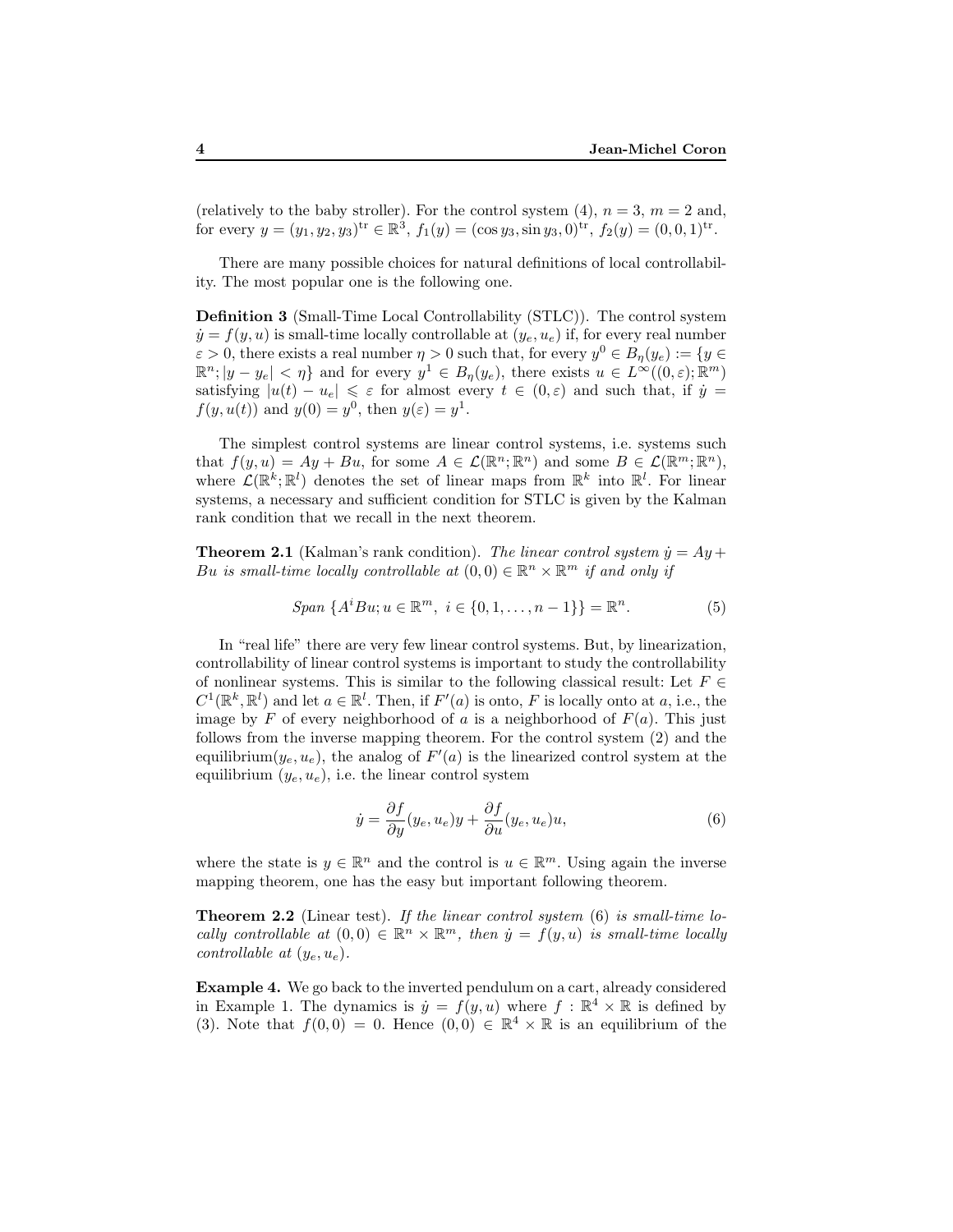control system  $\dot{y} = f(y, u)$ . The linearized control system at this equilibrium is  $\dot{y} = Ay + Bu$  with

$$
A:=\begin{pmatrix} 0 & 0 & 1 & 0 \\ 0 & 0 & 0 & 1 \\ 0 & -\frac{mg}{M} & 0 & 0 \\ 0 & \frac{(M+m)g}{Ml} & 0 & 0 \end{pmatrix}, \, B:=\frac{1}{Ml}\begin{pmatrix} 0 \\ 0 \\ l \\ -1 \end{pmatrix}.
$$

Simple computations show that

$$
\det (B, AB, A^2B, A^3B) = -\frac{g^2}{M^4 l^4} \neq 0.
$$

Hence the linear control system  $\dot{y} = Ay + Bu$  satisfies the Kalman rank condition (5) and therefore, by Theorem 2.1, is small-time locally controllable at  $(0, 0) \in$  $\mathbb{R}^4 \times \mathbb{R}$ . By Theorem 2.2, this implies that the cart-pendulum system is smalltime locally controllable at the equilibrium  $(0,0) \in \mathbb{R}^4 \times \mathbb{R}$ .

Example 5. We return to the baby stroller control system (4) considered in Example 2. Note that  $(0,0) \in \mathbb{R}^3 \times \mathbb{R}^2$  is an equilibrium of this control system. The linearized control system around this equilibrium is the linear control system

$$
\dot{y}_1 = u_1, \, \dot{y}_2 = 0, \, \dot{y}_3 = u_2,\tag{7}
$$

where the state is  $(y_1, y_2, y_3)$ <sup>tr</sup>  $\in \mathbb{R}^3$  and the control is  $(u_1, u_2)$ <sup>tr</sup>  $\in \mathbb{R}^2$ . The linear control system (7) is clearly not controllable (one cannot control  $y_2$ ).

Of course, if the linearized control system around an equilibrium is not controllable, one cannot conclude anything about the small-time local controllability of the nonlinear control system at this equilibrium. This leads naturally to the question: What to do if the linearized control system is not controllable? In finite dimension the basic tool to deal with this problem is the use of (iterated) Lie brackets. Let us recall that, if  $X \in C^{\infty}(\mathbb{R}^n;\mathbb{R}^n)$  and  $Y \in C^{\infty}(\mathbb{R}^n;\mathbb{R}^n)$ are two smooth vector fields on  $\mathbb{R}^n$ , the Lie bracket  $[X, Y]$  of X and Y is the vector field on  $\mathbb{R}^n$  defined by  $[X, Y](y) := Y'(y)X(y) - X'(y)Y(y)$ . Examples of iterated Lie brackets are  $[X, [X, Y]], [[Y, X], [X, [X, Y]]]$  etc.

Let us explain why Lie brackets are natural objects to study the local controllability problem. Let us start with the case  $f_0 = 0$  (then the control system is called a driftless control system). Hence the control system is

$$
\dot{y} = \sum_{i=1}^{m} u_i f_i(y),
$$
\n(8)

where the state is  $y = (y_1, \ldots, y_n)^{tr} \in \mathbb{R}^n$  and the control is  $u = (u_1, \ldots, u_m) \in$  $\mathbb{R}^m$ . Let us fix  $\eta_1 \in \mathbb{R}$ ,  $\eta_2 \in \mathbb{R}$  and  $a \in \mathbb{R}^n$ . For  $\varepsilon > 0$ , we consider the following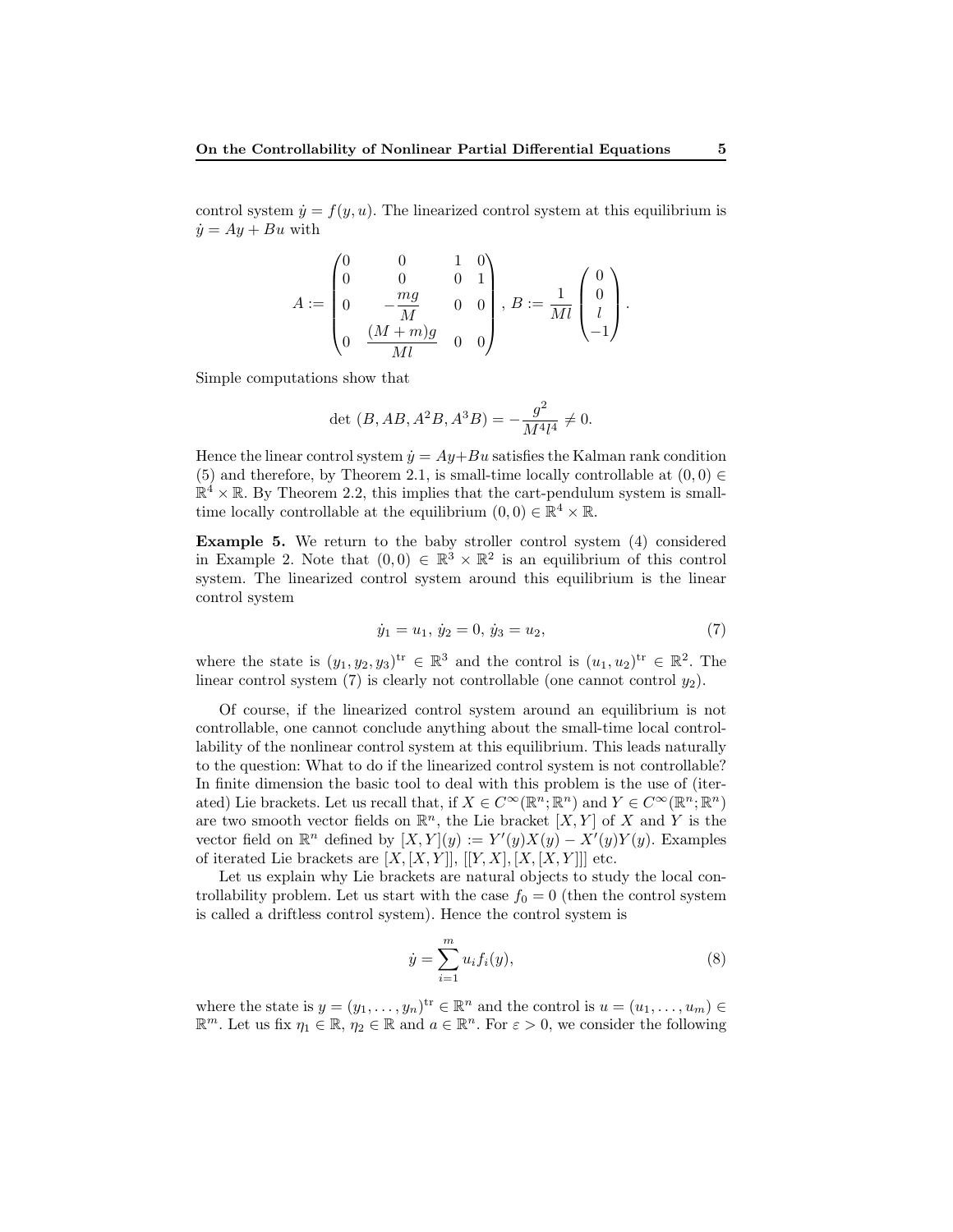control  $u:(0,4\varepsilon)\to\mathbb{R}^m$ 

$$
u(t) = (\eta_1, 0, 0, \dots, 0)^{\text{tr}}, \t t \in (0, \varepsilon),
$$
  
\n
$$
u(t) = (0, \eta_2, 0, \dots, 0)^{\text{tr}}, \t t \in (\varepsilon, 2\varepsilon),
$$
  
\n
$$
u(t) = (-\eta_1, 0, 0, \dots, 0)^{\text{tr}}, \t t \in (2\varepsilon, 3\varepsilon),
$$
  
\n
$$
u(t) = (0, -\eta_2, 0, \dots, 0)^{\text{tr}}, \t t \in (3\varepsilon, 4\varepsilon).
$$

Let  $y : [0, 4\varepsilon] \to \mathbb{R}^n$  be the solution of the Cauchy problem  $\dot{y} = \sum_{i=1}^m u_i(t) f_i(y)$ ,  $y(0) = a$ . Straightforward computations lead to

$$
y(4\varepsilon) = a + \varepsilon^2 \eta_1 \eta_2[f_1, f_2](a) + \mathcal{O}(\varepsilon^3)
$$
 as  $\varepsilon \to 0$ .

With these controls, starting from  $a$ , we have therefore succeeded to move in the directions  $[f_1, f_2](a)$  and  $-[f_1, f_2](a)$ . This can be "iterated": suitable controls allow to move in the directions  $\pm [f_1, [f_1, f_2]](a), \pm [[f_2, f_1], [f_1, [f_1, f_2]]](a)$  etc. (see in particular [76]) and one has the following theorem.

**Theorem 2.3** ([63, 16]). Let  $y_e \in \mathbb{R}^n$ . Let us assume that

$$
\{h(y_e); h \in Lie(\{f_1, \ldots, f_m\})\} = \mathbb{R}^n.
$$
 (9)

Then the control system (8) is small-time locally controllable at the equilibrium  $(y_e, 0) \in \mathbb{R}^n \times \mathbb{R}^m$ .

(A proof of this theorem is also given in [23, Section 3.3].) In (9) and in the following, for a nonempty subset  $\mathcal E$  of  $C^{\infty}(\mathbb{R}^n;\mathbb{R}^n)$ , Lie $(\mathcal E)$  denotes the Lie algebra generated by  $\mathcal{E}$ , i.e. the smallest (for the inclusion) vector subspace  $\mathcal{V}$ of  $C^{\infty}(\mathbb{R}^n;\mathbb{R}^n)$  containing  $\mathcal E$  and such that  $[X,Y] \in \mathcal V$ , for every  $X \in \mathcal V$  and for every  $Y \in \mathcal{V}$ .

In fact, for driftless control systems, one can also get a global controllability result relying on iterated Lie brackets. One has the following theorem.

**Theorem 2.4** ([63, 16]). Let  $\Omega$  be a nonempty open connected subset of  $\mathbb{R}^n$ . Let us assume that

$$
\{h(y); h \in Lie(\{f_1, \ldots, f_m\})\} = \mathbb{R}^n, \forall y \in \Omega.
$$
 (10)

Then the control system (8) is globally controllable in every time in  $\Omega$  in the following sense: For every  $y^0 \in \Omega$ , for every  $y^1 \in \Omega$  and for every  $T > 0$ , there exists  $u \in L^{\infty}((0,T);\mathbb{R}^m)$  such that the solution of the Cauchy problem

$$
\dot{y} = \sum_{i=1}^{m} u_i(t) f_i(y), \, y(0) = y^0,
$$

satisfies  $y(T) = y^1$  and  $y([0, T]) \subset \Omega$ .

(A proof of this theorem is again also given in [23, Section 3.3].) When (10) does not hold, the set of points which can be reached from a given point while remaining in  $\Omega$  is an immersed submanifold of  $\Omega$  whose tangent space can be precisely described: See [73].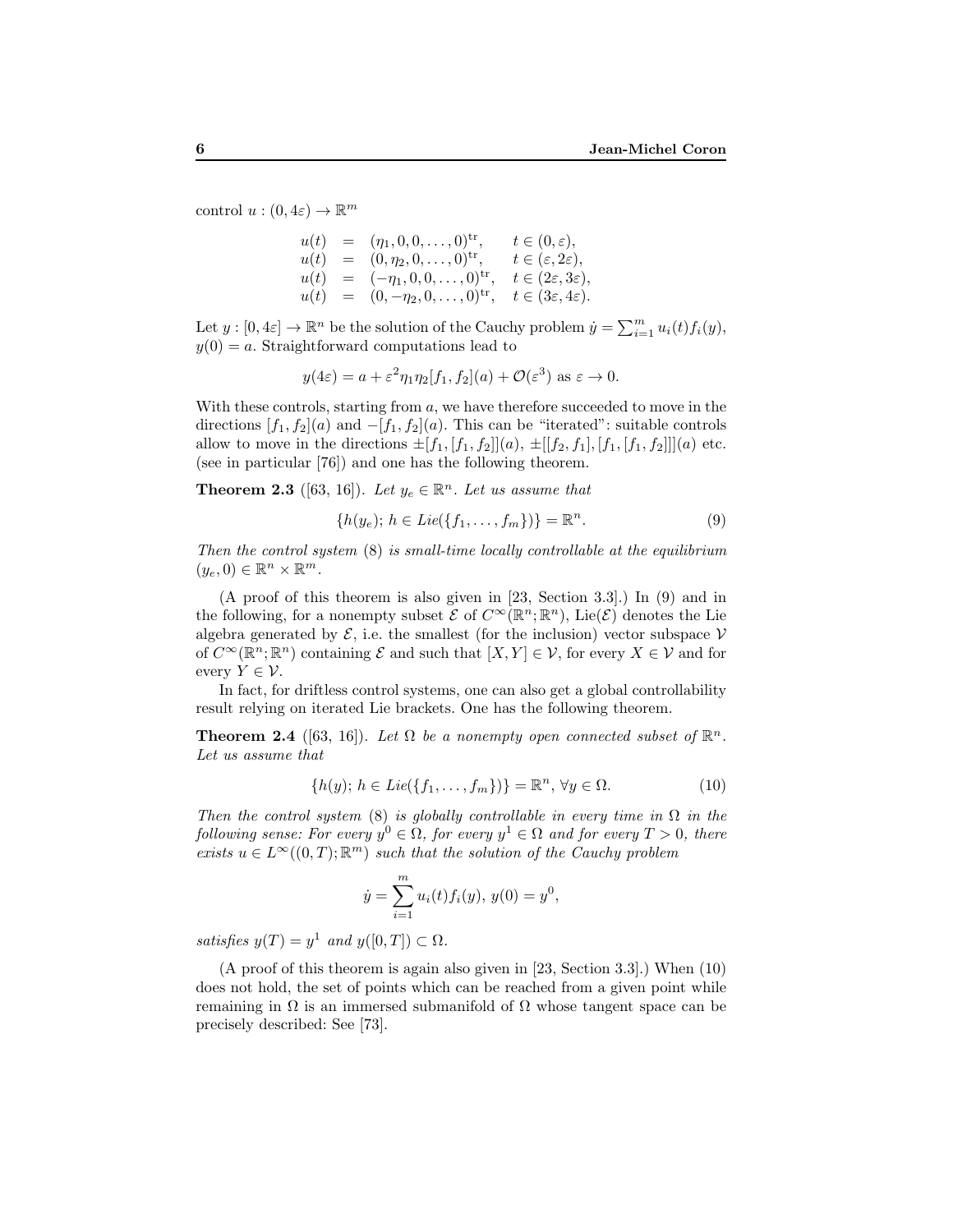Example 6. Let us return to the baby stroller control system (4). This control system can be written as  $\dot{y} = u_1 f_1(y) + u_2 f_2(y)$ , with  $f_1(y) := (\cos y_3, \sin y_3, 0)^{tr}$ and  $f_2(y) := (0, 0, 1)^{tr}$ . One has  $[f_1, f_2](y) = (\sin y_3, -\cos y_3, 0)^{tr}$ . Hence  $f_1(y)$ ,  $f_2(y)$  and  $[f_1, f_2](y)$  span all of  $\mathbb{R}^3$ , for every  $y \in \mathbb{R}^3$ . This implies the smalltime local controllability of the baby stroller at  $(y, 0) \in \mathbb{R}^3 \times \mathbb{R}^2$ , for every  $y \in \mathbb{R}^3$  (see Theorem 2.3) and also the global controllability in every time of this control system (see Theorem 2.4).

When there is a drift term  $f_0$ , iterated Lie brackets are still useful. Let us explain, for example, how to move in the direction  $\pm[f_0, f_1]$ . Let  $\eta \in \mathbb{R}$ . Let  $a \in \mathbb{R}^n$  be such that  $f_0(a) = 0$ . Let, for  $\varepsilon > 0$ ,  $u : (0, 2\varepsilon) \to \mathbb{R}^m$  be defined by

$$
u(t) := (-\eta, 0, \dots, 0)^{tr}, \quad t \in (0, \varepsilon), u(t) := (\eta, 0, \dots, 0)^{tr}, \quad t \in (\varepsilon, 2\varepsilon).
$$

Let  $y: [0, 2\varepsilon] \to \mathbb{R}^n$  be the solution of the Cauchy problem

$$
\dot{y} = f_0(y) + \sum_{i=1}^m u_i(t) f_i(y), y(0) = a.
$$

Straightforward computations lead now to  $y(2\varepsilon) = a + \varepsilon^2 \eta[f_0, f_1](a) + \mathcal{O}(\varepsilon^3)$  as  $\varepsilon \to 0$ . Hence, starting from a, one can move in the directions  $\pm [f_0, f_1](a)$ .

Let us emphasize also that the Kalman rank condition (5) is also a condition on (iterated) Lie brackets. Indeed, for  $k \in \mathbb{N}$ ,  $X \in C^{\infty}(\mathbb{R}^n;\mathbb{R}^n)$  and  $Y \in$  $C^{\infty}(\mathbb{R}^n;\mathbb{R}^n)$ , one defines  $ad_X^k Y \in C^{\infty}(\mathbb{R}^n;\mathbb{R}^n)$  by induction on the integer k by  $\mathrm{ad}_X^0 Y := Y$ ,  $\mathrm{ad}_X^k Y := [X, \mathrm{ad}_X^{k-1} Y]$ . Let us write the linear control system  $\dot{y} = Ay + Bu$  as  $\dot{y} = f_0(y) + \sum_{i=1}^{m} u_i f_i(y)$  with

$$
f_0(y) := Ay, f_i(y) := B_i, B_i \in \mathbb{R}^n, (B_1, \ldots, B_m) := B.
$$

Then

$$
\mathrm{ad}_{f_0}^k f_i = (-1)^k A^k B_i, \, \forall k \in \mathbb{N}, \, \forall i \in \{1, \dots, m\}. \tag{11}
$$

Hence the Kalman rank condition (5) can be written in the following way

Span {
$$
ad_{f_0}^k f_i(0)
$$
;  $k \in \{0, ..., n-1\}$ ,  $i \in \{1, ..., m\}$ } =  $\mathbb{R}^n$ . (12)

Moreover, one easily checks that Kalman rank condition (5) is also equivalent to

$$
\{h(0); h \in \text{Lie}(\{f_0, \ldots, f_m\})\} = \mathbb{R}^n.
$$
 (13)

It turns out that, for analytic systems, condition (13) is necessary for small-time local controllability at the equilibrium  $(0, 0)$ : One has the following theorem.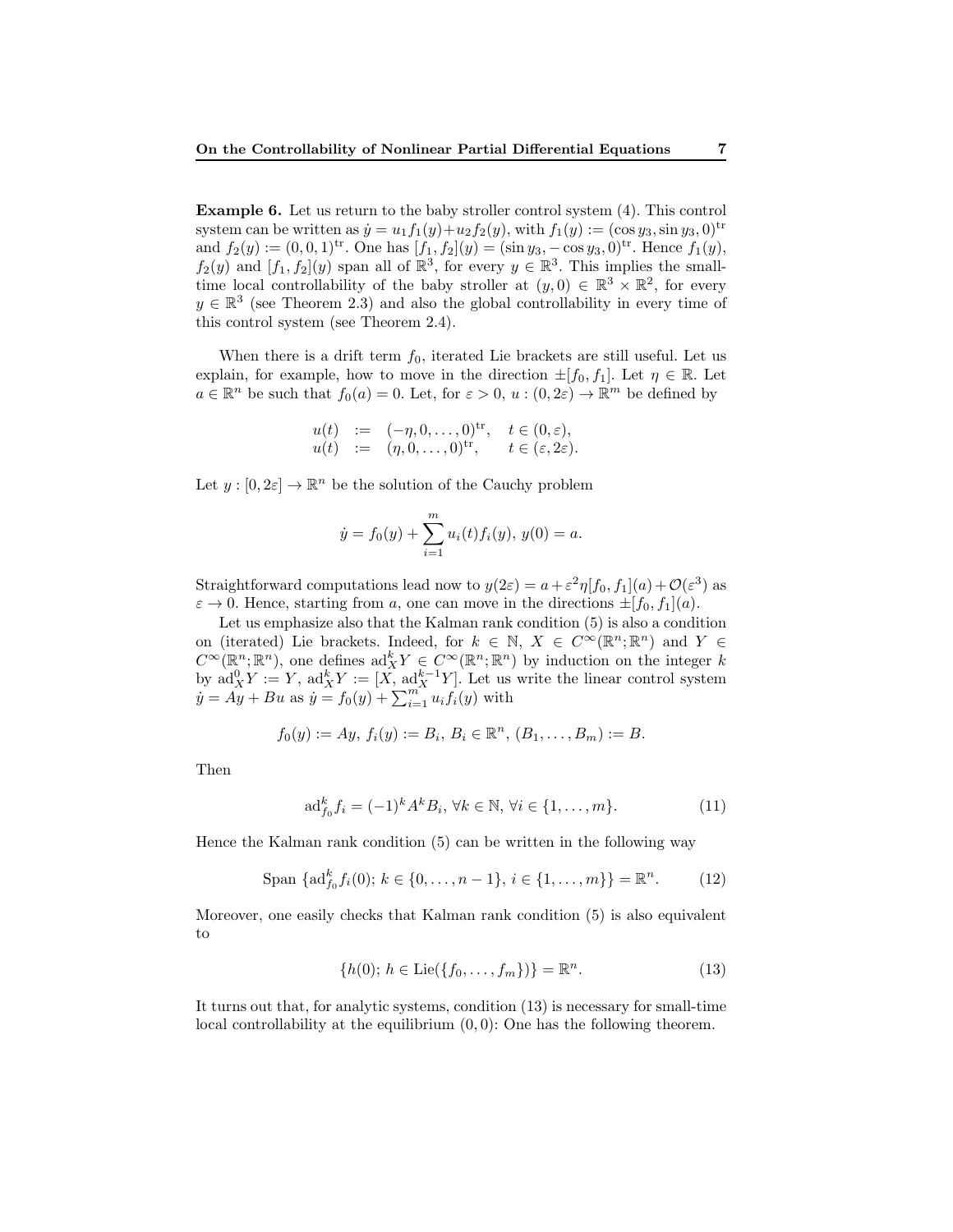**Theorem 2.5** ([46, 62]). Assume that

$$
f_0(y_e) = 0.\t\t(14)
$$

Assume that the control system (2) is small-time locally controllable at the equilibrium point  $(y_e, 0)$  and that the  $f_i$ 's  $(i \in \{0, \ldots, m\})$  are analytic. Then

$$
\{h(y_e); h \in Lie(\{f_0, \dots, f_m\})\} = \mathbb{R}^n.
$$
 (15)

Hence, condition (15) is necessary for small-time local controllability of analytic control systems (Theorem 2.5) and is also sufficient for small-time local controllability for control systems without drift (Theorem 2.3) as well as for linear control systems (Theorem 2.1 and  $(11)$ ). However this condition is far from being sufficient for small-time local controllability in general. Let us give a simple example. We take  $n = 2$  and  $m = 1$  and consider the control system

$$
\dot{y}_1 = y_2^2, \, \dot{y}_2 = u,\tag{16}
$$

where the state is  $y := (y_1, y_2)^{tr} \in \mathbb{R}^2$  and the control is  $u \in \mathbb{R}$ . This control system can be written as  $\dot{y} = f_0(y) + uf_1(y)$  with  $f_0(y) := (y_2^2, 0)^{tr}$ ,  $f_1(y) :=$  $(0,1)^{tr}$ . One has  $[f_1, [f_1, f_0]] = (2,0)^{tr}$  and therefore  $f_1(0)$  and  $[f_1, [f_1, f_0]](0)$ span all of  $\mathbb{R}^2$ . However the control system (16) is clearly not small-time locally controllable at the equilibrium  $(0,0) \in \mathbb{R}^2 \times \mathbb{R}$  since  $\dot{y}_1 \geq 0$ .

One knows powerful sufficient conditions for small-time local controllability. Let us mention, in particular, [1, 2, 3, 9, 10, 54, 34, 74, 75, 77] and references therein. One knows also powerful necessary conditions which are stronger than the one given in Theorem 2.5. See, in particular, [74, Proposition 6.3] and [72]. However, one does not know an (interesting) necessary and sufficient condition for small-time local controllability. One has the following challenging open problem.

**Open problem 2.6.** Let k be a positive integer. Let  $\mathcal{X}_k$  be the set of vector fields in  $\mathbb{R}^n$  whose components are polynomials of degree k. Let

$$
S := \{ (f_0, f_1) \in \mathcal{X}_k \times \mathcal{X}_k; f_0(0) = 0, \, \dot{y} = f_0(y) + uf_1(y) \, \text{ is } STLC \, \}.
$$

Is S a semi-algebraic set?

Let us recall that a semi-algebraic set is a subset of a real finite dimensional space (here  $\mathcal{X}_k^2$ ) defined by a finite sequence of polynomial equations and polynomial inequalities on the coordinates or any finite union of such sets. Let us point out that the set of  $(f_0, f_1) \in \mathcal{X}_k^2$  satisfying the Lie algebra rank condition (15) at  $y_e = 0$  is a semi-algebraic set: See [64, 41, 40].

## 3. Controllability of PDE Control Systems

We now turn to the cases of control systems modeled by partial differential equations. Again the simplest cases concern the case of linear partial differential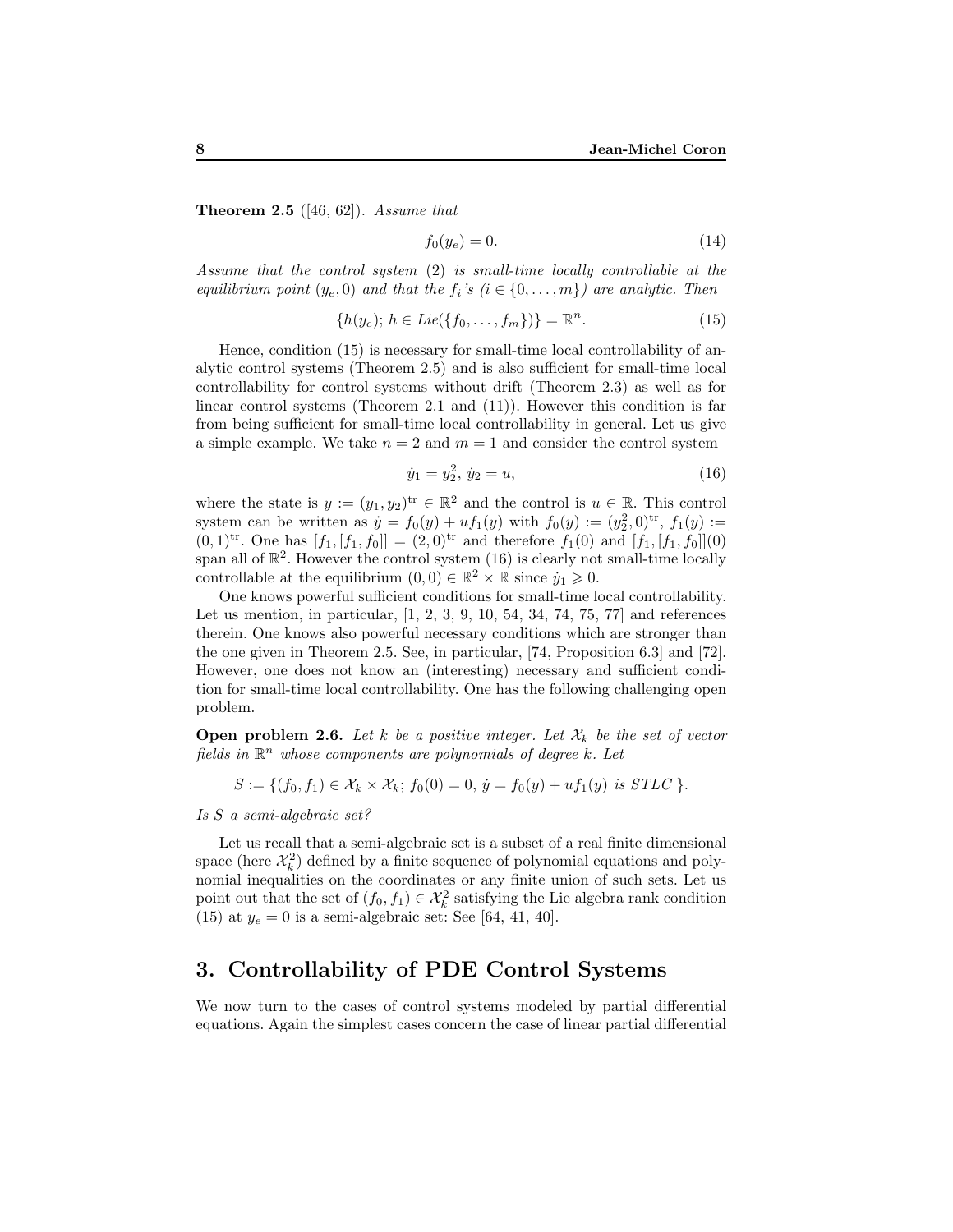equations. There are many powerful tools to study the controllability of linear control systems in infinite dimension. The most popular ones are based on the duality between observability and controllability (related to the J.-L. Lions Hilbert uniqueness method [58, 59]). This leads to try to prove observability inequalities. There are many methods to prove these observability inequalities. For example, let us mention the following methods (together with the pioneering works where they have been introduced in control theory)

- Ingham's inequalities [67],
- Multipliers method  $[47, 58, 59]$ ,
- Microlocal analysis [5],
- Carleman's inequalities [49, 56, 50, 36]. (See also [78] in these proceedings.)

However there are still plenty of open problems on the controllability of linear partial differential equations.

Of course, when one wants to study the local controllability around an equilibrium of a control system in infinite dimension, the first step is again to study the controllability of the linearized control system. If this linearized control system is controllable, one can usually deduce the local controllability of the nonlinear control system. However this might be sometimes difficult due to some loss of derivatives issues. One may need to use suitable complicated iterative schemes. If the nonlinearity is not too big at infinity, one can get a global controllability result (see in particular [79, 55, 80] for semilinear wave equations and [31, 36, 33] for semilinear parabolic equations).

Let us now focus on cases where either the linearized control system around the equilibrium is not controllable or when the nonlinearity is too big at infinity to use this method for global controllability. Let us start with an example for the first case, namely the Euler control system. (For the second case, see the Navier-Stokes control system below.) Let  $\Omega$  be a smooth connected nonempty bounded open subset of  $\mathbb{R}^n$ . Let  $\Gamma_0$  be a nonempty open subset of the boundary  $\partial\Omega$  of Ω. We denote by  $\nu : \partial\Omega \to \mathbb{R}^n$  the outward unit normal vector field to Ω. The controllability problem is the following one. Let  $T > 0$ . Let  $y^0, y^1 : \overline{\Omega} \to \mathbb{R}^n$ be such that

$$
\text{div } y^0 = \text{div } y^1 = 0 \text{ in } \Omega \text{ and } y^0 \cdot \nu = y^1 \cdot \nu = 0 \text{ on } \partial\Omega \setminus \Gamma_0. \tag{17}
$$

Does there exist  $y:[0,T]\times\overline{\Omega}\to\mathbb{R}^n$  and  $p:[0,T]\times\overline{\Omega}\to\mathbb{R}$  such that

$$
y_t + (y \cdot \nabla)y + \nabla p = 0, \text{ div } y = 0, \text{ in } (0, T) \times \Omega,
$$
 (18)

$$
y \cdot \nu = 0 \text{ on } [0, T] \times (\partial \Omega \setminus \Gamma_0), \tag{19}
$$

$$
y(0, \cdot) = y^0, \ y(T, \cdot) = y^1
$$
\n<sup>(20)</sup>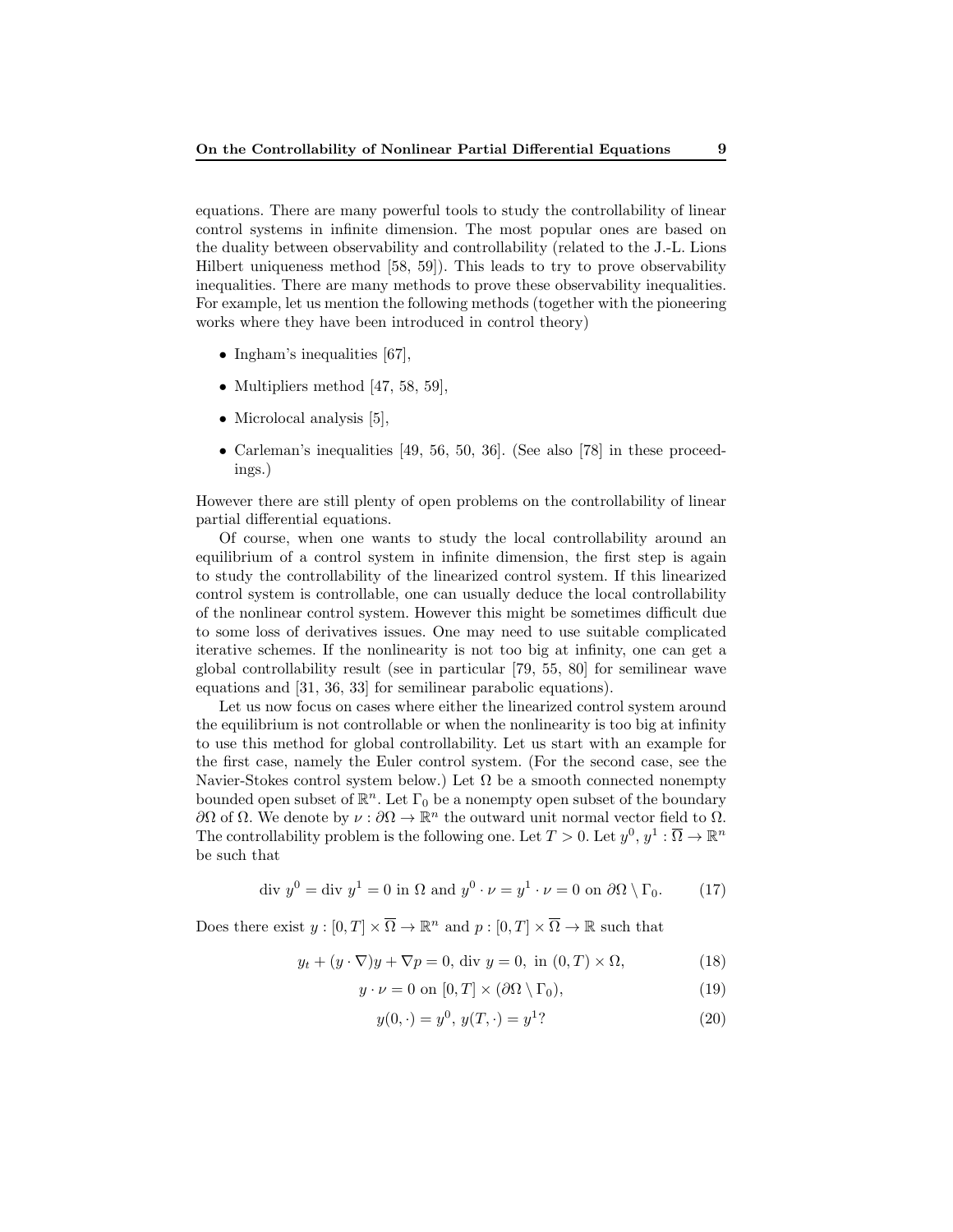(For simplicity we do not specify the regularity of  $y^0$ ,  $y^1$ ,  $y$ ,  $p$  etc: For these regularities, see the given references.) This system models the flow in  $\Omega$  of an inviscid, incompressible fluid with constant density, which is equal to one without loss of generality. The vector  $y(t, x) \in \mathbb{R}^n$  is the velocity of the fluid and  $p(t, x) \in \mathbb{R}$  is the pressure, both at time t and position  $x \in \Omega$ . Condition (19) states that the fluid does not flow through the boundary  $\partial\Omega\backslash\Gamma_0$ : It slips on this boundary without friction. The first equation of (18) is Newton's second law: It states that the acceleration of a fluid particle is proportional to the pressure-force acting on it. The second equation of (18) is the incompressibility condition: It states that the volume of any part of the fluid does not change under the flow.

Note that, in the above formulation, the control does not appear explicitly: We consider a control system as an underdetermined equation. However one can specify the control if one wants to do so. Many choices are in fact possible. For example, one can take as the control  $y \cdot \nu$  on  $\Gamma_0$  with  $\int_{\Gamma_0} y \cdot \nu = 0$  together with curl y if  $n = 2$  and the tangent vector (curl y)  $\times \nu$  if  $n = 3$  at the points of  $[0, T] \times \Gamma_0$  where  $y \cdot \nu < 0$ , where curl y is the vorticity of the velocity field y.

The problem of the controllability of this control system (and of the Navier-Stokes control system considered below) has been raised in [60, 61].

We start by giving an obstruction to the controllability for  $n = 2$ , when there is a connected component  $\Gamma_1$  of  $\partial\Omega$  which does not meet  $\Gamma_0$ . Let  $\gamma_0$  be a given curve in  $\overline{\Omega}$ . Let, for  $t \in [0, T]$ ,  $\gamma(t)$  be the Jordan curve obtained, at time  $t \in [0, T]$ , from the points of the fluids which, at time 0, were on  $\gamma_0$ . The Kelvin law tells us that, if  $\gamma(t)$  does not intersect  $\Gamma_0$ ,  $\int_{\gamma(t)} y(t, \cdot) \cdot d\vec{s} = \int_{\gamma_0} y(0, \cdot) \cdot d\vec{s}$ ,  $\forall t \in [0, T].$  We take  $\gamma_0 := \Gamma_1$ . Then  $\gamma(t) = \Gamma_1$  for every  $t \in [0, T]$ . Hence, if  $\int_{\Gamma_1} y^1 \cdot d\vec{s} \neq \int_{\Gamma_1} y^0 \cdot d\vec{s}$ , one cannot steer the control system from  $y^0$  to  $y^1$ .

More generally, for every  $n \in \{2,3\}$ , if  $\Gamma_0$  does not intersect every connected component of the boundary  $\partial\Omega$  of  $\Omega$ , the Euler control system is not controllable. This is the only obstruction to the controllability of the Euler control system. Indeed, one has the following theorem.

**Theorem 3.1** ([18, 21] for  $n = 2$  and [42, 43] for  $n = 3$ ). Assume that  $\Gamma_0$ intersects every connected component of  $\partial\Omega$ . Then the Euler control system is globally controllable in every time: For every  $T > 0$ , for every  $y^0, y^1 : \Omega \to \mathbb{R}^n$ such that (17) holds, there exist  $y:[0,T]\times\overline{\Omega}\to\mathbb{R}^n$  and  $p:[0,T]\times\overline{\Omega}\to\mathbb{R}$  such that  $(18)$ ,  $(19)$  and  $(20)$  hold.

Let us sketch the main ideas of the proof of this controllability result. For simplicity we assume that  $n = 2$ . One first studies (as usual) the controllability of the linearized control system around 0. This linearized control system is the underdetermined system

$$
y_t + \nabla p = 0, \text{div } y = 0, \text{ in } (0, T) \times \Omega, \text{ and } y \cdot \nu = 0 \text{ on } [0, T] \times (\partial \Omega \setminus \Gamma_0).
$$
\n(21)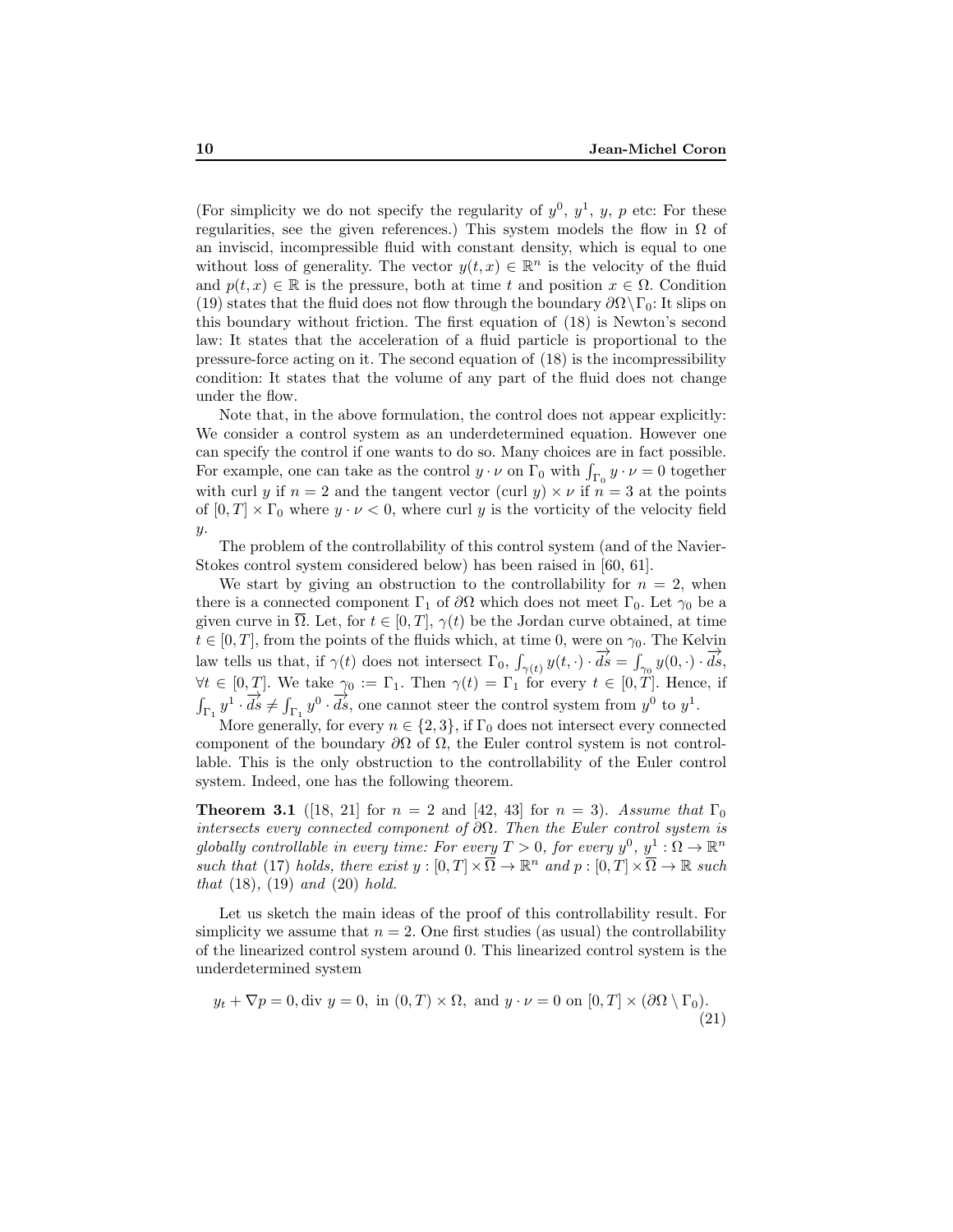Taking the curl of the first equation of (21), on gets (curl  $y)_t = 0$ . Thus curl y is constant along the trajectories for the linearized control system, which shows that (21) is not controllable.

In Section 2, for finite dimensional control systems, we saw that when the linearized control system is not controllable, the usual tool to use is (iterated) Lie brackets. This can also be used for some infinite dimensional control systems. See in particular [4, 68] for Euler and Navier-Stokes equations and [13] for a Schrödinger equation. However one does not know how to use this tool for numerous examples of infinite dimensional control systems (including our Euler control system). Let us explain the difficulty on the simplest PDE control system, namely

$$
y_t + y_x = 0, t \in (0, T), x \in (0, L), \text{ and } y(t, 0) = u(t), t \in (0, T).
$$
 (22)

This is a control system where, at time t, the state is  $y(t, \cdot) : (0, L) \to \mathbb{R}$  and the control is  $u(t) \in \mathbb{R}$ . A natural state space is  $\mathcal{Y} := L^2(0, L)$  and for the control u it then suffices to take  $u \in L^2(0,T)$  in order to have a well-posed Cauchy problem. Of course, using the explicit expression of the solutions of (22), it is easy to see that this control system is controllable on  $[0, T]$  if and only if  $T \geq L$ . Let us try to understand what is  $[f_0, f_1]$  for the control system (22). We proceed as in Section 2. Let  $\eta \in \mathbb{R}$ . Let us consider, for  $\varepsilon > 0$ , the control defined on  $[0, 2\varepsilon]$  by

$$
u(t) := -\eta \text{ for } t \in (0, \varepsilon), u(t) := \eta \text{ for } t \in (\varepsilon, 2\varepsilon).
$$

Let  $y:(0,2\varepsilon)\times(0,L)\to\mathbb{R}$  be the (weak) solution of the Cauchy problem

$$
y_t + y_x = 0, t \in (0, 2\varepsilon), x \in (0, L),
$$
  

$$
y(t, 0) = u(t), t \in (0, 2\varepsilon), y(0, x) = 0, x \in (0, L).
$$

Then one readily gets, if  $2\varepsilon \leq L$ ,

$$
y(2\varepsilon, x) = \eta, x \in (0, \varepsilon), y(2\varepsilon, x) = -\eta, x \in (\varepsilon, 2\varepsilon), y(2\varepsilon, x) = 0, x \in (2\varepsilon, L).
$$

Unfortunately

$$
\left| \frac{y(2\varepsilon, \cdot) - y(0, \cdot)}{\varepsilon^2} \right|_{L^2(0, L)} \to +\infty \text{ as } \varepsilon \to 0^+.
$$

In fact, for every  $\phi \in H^2(0,L)$ , one gets, after suitable computations,

$$
\lim_{\varepsilon \to 0^+} \frac{1}{\varepsilon^2} \int_0^L \phi(x) (y(2\varepsilon, x) - y(0, x)) dx = -\eta \phi'(0). \tag{23}
$$

So, in some sense, (23) says that, for the control system (22),  $[f_0, f_1](0) = \delta'_0$ . Unfortunately it is not clear how to use this derivative of a Dirac mass at 0 in the framework of our controllability problem.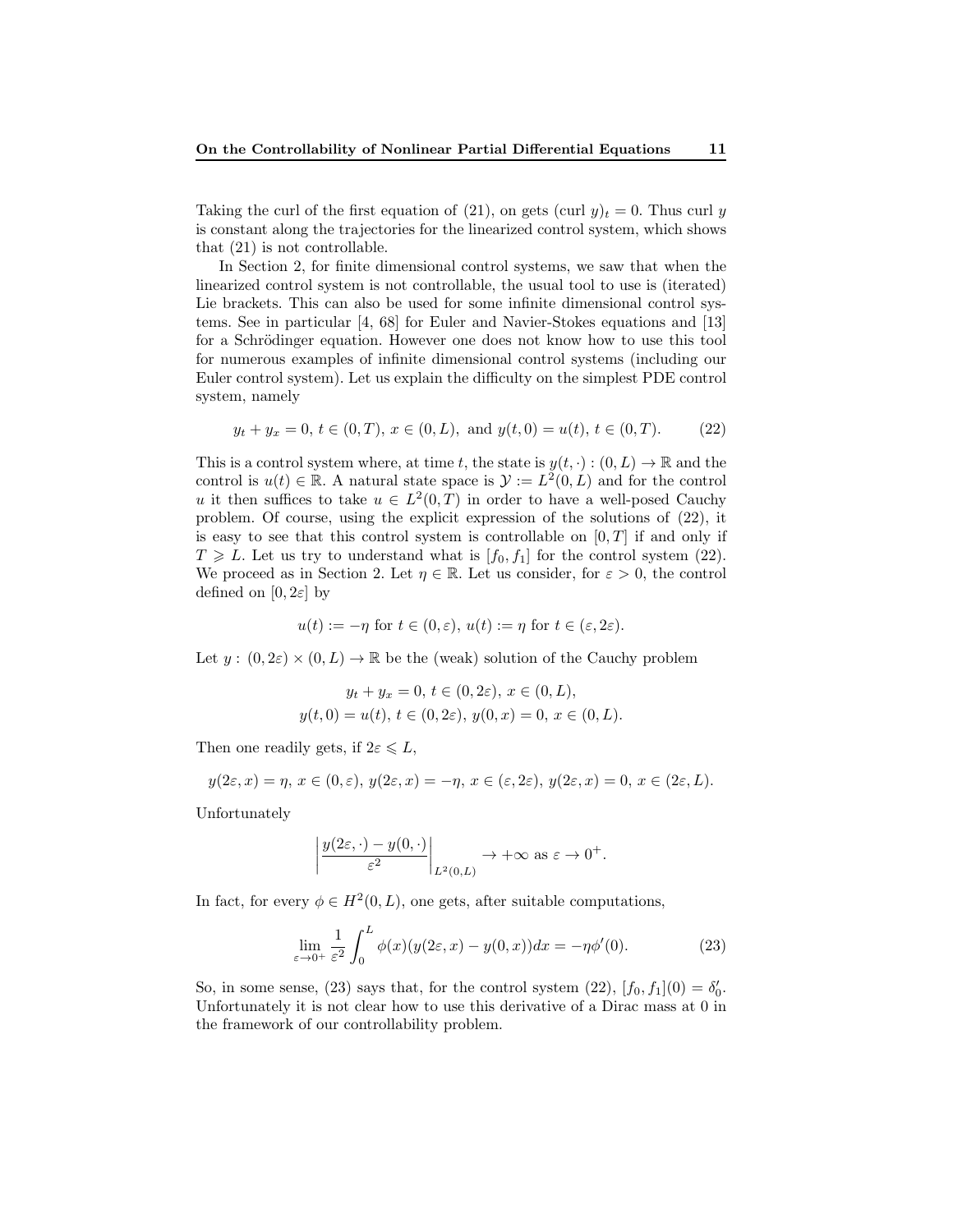**Remark 3.2.** In fact the above problem already appears for  $f_1 = ad_{f_0}^0 f_1$ . Proceeding as for  $[f_0, f_1]$ , one finds that, in some sense, we could say that, for the control system (22),  $ad_{f_0}^0 f_1(0) = \delta_0$ .

In order to overcome this difficulty, we use the return method, a method introduced in [17] for a stabilization problem. Let us explain this method first in the framework of the local controllability of a control system in finite dimension. Thus we consider the control system  $\dot{y} = f(y, u)$ , where  $y \in \mathbb{R}^n$  is the state and  $u \in \mathbb{R}^m$  is the control. We assume that f is of class  $C^{\infty}$  and satisfies  $f(0, 0) = 0$ . The return method consists in reducing the local controllability of a nonlinear control system to the existence of suitable trajectories and to the controllability of linear systems. The idea is the following one: Assume that, for every positive real number T and every positive real number  $\varepsilon$ , there exists a measurable bounded function  $\bar{u}: [0, T] \to \mathbb{R}^m$  with  $\|\bar{u}\|_{L^{\infty}(0,T)} \leq \varepsilon$  such that, if we denote by  $\bar{y}$  the (maximal) solution of  $\dot{\bar{y}} = f(\bar{y}, \bar{u}(t)), \bar{y}(0) = 0$ , then

$$
\bar{y}(T) = 0,\t\t(24)
$$

the linearized control system around  $(\bar{y}, \bar{u})$  is controllable on [0, T]. (25)

Then, from the inverse mapping theorem, one gets the existence of  $\eta > 0$  such that, for every  $y^0 \in \mathbb{R}^n$  and for every  $y^1 \in \mathbb{R}^n$  such that  $|y^0| < \eta$  and  $|y^1| < \eta$ , there exists  $u \in L^{\infty}((0,T);\mathbb{R}^m)$  such that

$$
|u(t) - \bar{u}(t)| \leq \varepsilon, t \in (0, T),
$$

and such that, if  $y : [0, T] \to \mathbb{R}^n$  is the solution of the Cauchy problem  $\dot{y} =$  $f(y, u(t)), y(0) = y^0$ , then  $y(T) = y^1$ . Since  $T > 0$  and  $\varepsilon > 0$  are arbitrary, one gets that  $\dot{x} = f(x, u)$  is small-time locally controllable at the equilibrium  $(0,0) \in \mathbb{R}^n \times \mathbb{R}^m$ .

Let us show how this method works on the baby stroller control system  $(4)$ . For every  $\bar{u} \in C^{\infty}([0,T]; \to \mathbb{R}^2)$  such that, for every t in  $[0,T]$ ,  $\bar{u}(T-t) = -\bar{u}(t)$ , every solution  $\bar{y} : [0, T] \to \mathbb{R}^3$  of  $\bar{y}_1 = \bar{u}_1 \cos \bar{y}_3$ ,  $\bar{y}_2 = \bar{u}_1 \sin \bar{y}_3$ ,  $\bar{y}_3 = \bar{u}_2$ , satisfies  $\bar{y}(0) = \bar{y}(T)$ . We impose  $\bar{y}(0) = 0$ . We then have  $\bar{y}(T) = 0$ . The linearized control system around  $(\bar{y}, \bar{u})$  is

$$
\dot{y}_1 = -\bar{u}_1 y_3 \sin \bar{y}_3 + u_1 \cos \bar{y}_3, \ \dot{y}_2 = \bar{u}_1 y_3 \cos \bar{y}_3 + u_1 \sin \bar{y}_3, \ \dot{y}_3 = u_2. \tag{26}
$$

Using a Kalman rank condition for time varying linear systems (see [69] or [23, Theorem 1.18, page 11]), one can easily check that the linear control system (26) is controllable if (and only if)  $\bar{u} \neq 0$ . Hence we have given a new proof of the small-time local controllability of the baby stroller control system (4) at  $(0,0) \in$  $\mathbb{R}^3 \times \mathbb{R}^2$  which does not use Lie brackets: this proof uses only controllability results for linear (time-varying) control systems.

The next proposition shows some kind of converse: The return method essentially always works if the control system is small-time locally controllable. More precisely, let us go back to the control system (2) and assume that (14) holds.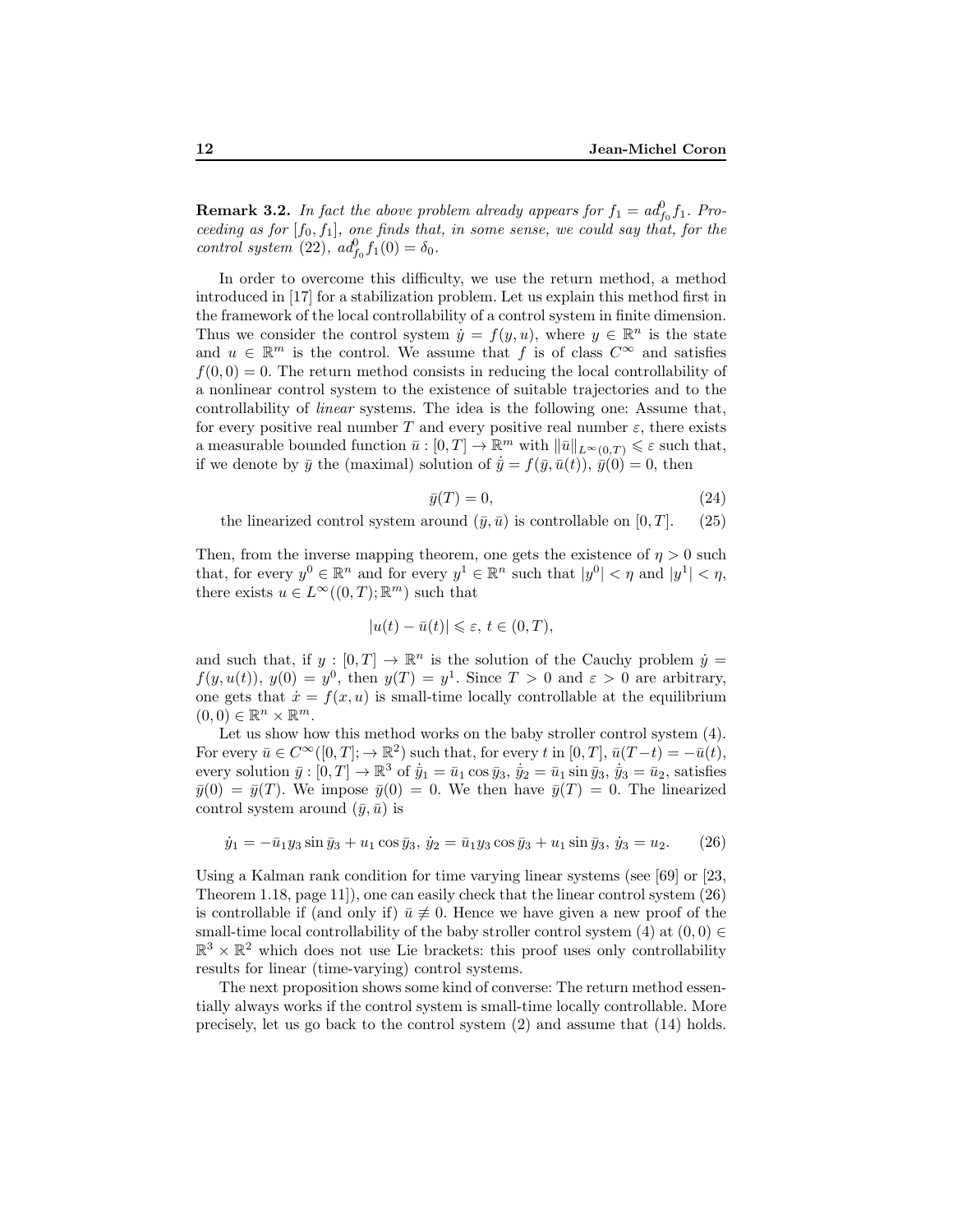We also assume that (15) holds. (Let us recall that, if the  $f_i$ 's are analytic, (15) is a necessary condition for small-time local controllability at  $(y_e, 0) \in \mathbb{R}^n \times \mathbb{R}^m$ : See Theorem 2.5). Then one has the following proposition.

**Proposition 3.3** ([70, 19]). Let us assume that the control system (2) is smalltime locally controllable at  $(y_e, 0) \in \mathbb{R}^n \times \mathbb{R}^m$ . Then, for every  $\varepsilon > 0$ , there exists  $\bar{u} \in L^{\infty}((0,\varepsilon); \mathbb{R}^m)$  satisfying  $|u(t)| \leq \varepsilon$  for almost every  $t \in (0,T)$  such that, if  $\bar{y}: [0, \varepsilon] \to \mathbb{R}^n$  is the solution of  $\bar{y} = f(\bar{y}, \bar{u}(t)), \bar{y}(0) = y_e$ , then

$$
\bar{y}(T)=y_e,
$$

the linearized control system around  $(\bar{y}, \bar{u})$  is controllable.

However there is a fundamental drawback for the return method: it does not provide any insight on strategies to construct  $(\bar{y}, \bar{u})$ .

Let us show how to construct  $(\bar{y}, \bar{u})$  for our Euler control system. One looks for  $(\bar{y}, \bar{p}) : [0, T] \times \bar{\Omega} \to \mathbb{R}^n \times \mathbb{R}$  such that

$$
\bar{y}_t + (\bar{y} \cdot \nabla \bar{y}) + \nabla \bar{p} = 0, \text{ div } \bar{y} = 0, \text{ in } (0, T) \times \Omega,
$$
\n(27)

$$
\bar{y} \cdot \nu = 0 \text{ on } [0, T] \times (\partial \Omega \setminus \Gamma_0), \tag{28}
$$

$$
\bar{y}(T, \cdot) = \bar{y}(0, \cdot) = 0,\tag{29}
$$

the linearized control system around  $(\bar{y}, \bar{p})$  is controllable. (30)

We construct  $(\bar{y}, \bar{p})$  if  $n = 2$  and  $\Omega$  is simply connected. Let us take  $\theta : \overline{\Omega} \to \mathbb{R}$ such that

$$
\Delta\theta = 0 \text{ in } \Omega, \frac{\partial\theta}{\partial\nu} = 0 \text{ on } \partial\Omega \setminus \Gamma_0. \tag{31}
$$

Then, let  $\alpha : [0, T] \to [0, +\infty)$  be such that  $\alpha(0) = \alpha(T) = 0$ . Finally, we define  $(\bar{y}, \bar{p}) : [0, T] \times \overline{\Omega} \to \mathbb{R}^2 \times \mathbb{R}$  by

$$
\bar{y}(t,x) := \alpha(t)\nabla\theta(x), \, \bar{p}(t,x) := -\dot{\alpha}(t)\theta(x) - \frac{\alpha(t)^2}{2}|\nabla\theta(x)|^2.
$$

Then  $(\bar{y}, \bar{p})$  is a trajectory of the Euler control system which goes from 0 to 0, i.e. it satisfies  $(27)–(28)–(29)$ . Let us now study  $(30)$ . The linearized control system around  $(\bar{y}, \bar{p})$  is

$$
\begin{cases} y_t + (\bar{y} \cdot \nabla)y + (y \cdot \nabla)\bar{y} + \nabla p = 0, \text{ div } y = 0, \text{ in } [0, T] \times \Omega, \\ y \cdot \nu = 0 \text{ on } [0, T] \times (\partial \Omega \setminus \Gamma_0). \end{cases}
$$
(32)

Taking once more the curl of the first equation, one gets

$$
(\text{curl } y)_t + (\bar{y} \cdot \nabla)(\text{curl } y) = 0 \text{ in } [0, T] \times \Omega. \tag{33}
$$

This is a simple transport equation on curl y. If there exists  $a \in \overline{\Omega}$  such that  $\nabla \theta(a) = 0$ , then  $\bar{y}(t, a) = 0$  and  $(\text{curl } y)_t(t, a) = 0$ , which shows that (33) is not controllable. This is the only obstruction: If

$$
\nabla \theta \text{ does not vanish in } \overline{\Omega}, \tag{34}
$$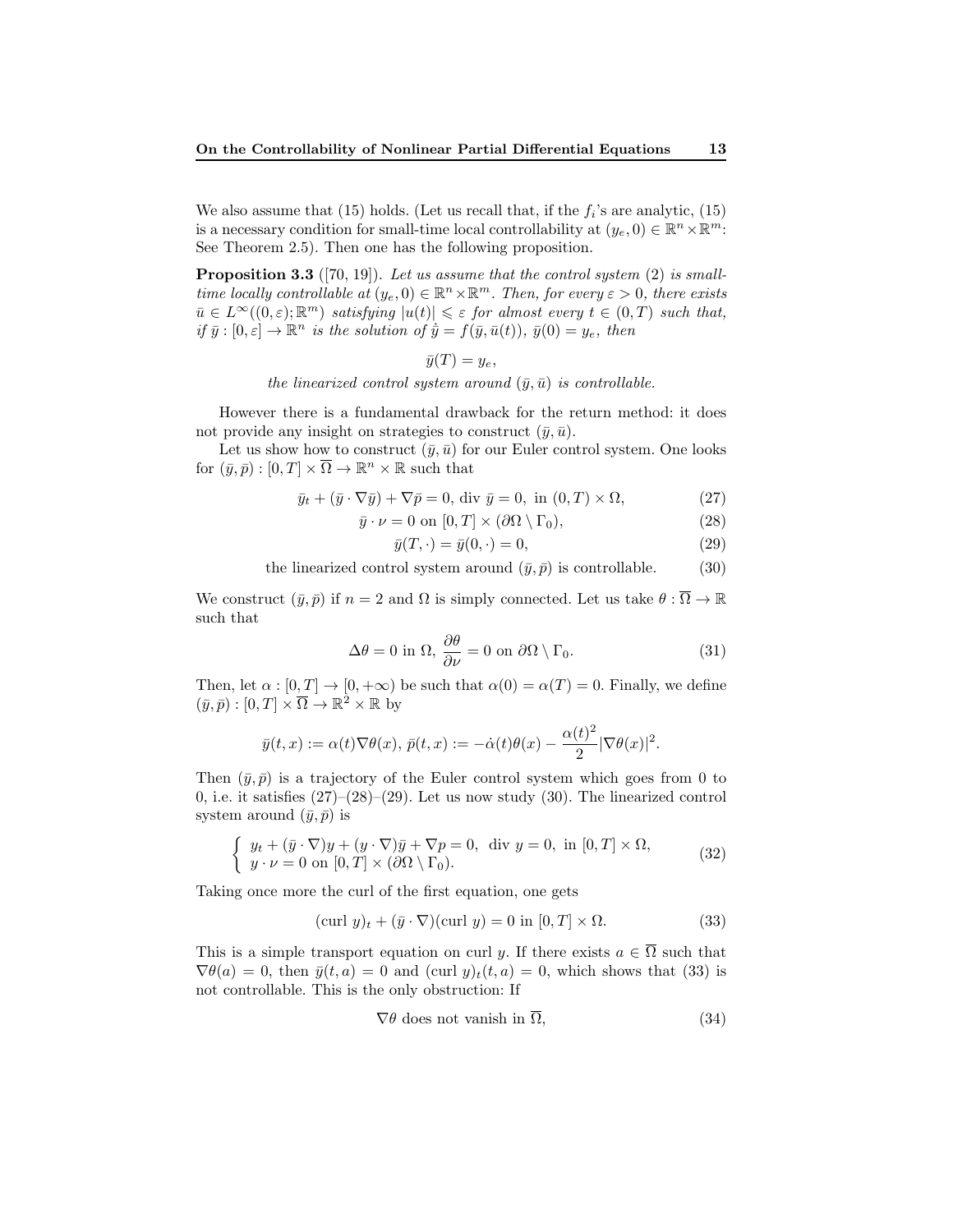one can (easily) prove that (33), and then (32), are controllable if  $\int_0^T \alpha(t)dt$  is large enough. For the construction of  $\theta : \overline{\Omega} \to \mathbb{R}$  satisfying (31) and (34), let  $\Gamma_+$  and  $\Gamma_-$  be two nonempty open connected subsets of  $\Gamma_0$  such that

$$
\overline{\Gamma_+} \cap \overline{\Gamma_-} = \emptyset, \ \overline{\Gamma_+} \cup \overline{\Gamma_-} \subset \Gamma_0.
$$

Let  $g : \partial \Omega \to \mathbb{R}$  be such that

$$
\{x \in \partial\Omega; \, g(x) > 0\} = \Gamma_+, \, \{x \in \partial\Omega; \, g(x) < 0\} = \Gamma_-, \, \int_{\partial\Omega} g(s)ds = 0.
$$

Let  $\theta : \overline{\Omega} \to \mathbb{R}$  be the solution of the following Neumann problem

$$
\Delta \theta = 0 \text{ in } \Omega, \frac{\partial \theta}{\partial \nu} = g \text{ on } \partial \Omega, \int_{\Omega} \theta = 0.
$$

Then one can check that (34) holds (apply the strong maximum principle to the harmonic conjugate of  $\theta$  together with Morse or degree theory).

From the above argument, one expects only a local controllability result around 0. However this local controllability result leads to a global controllability result by using the following simple scaling argument, which works in every dimension n. If  $(y, p) : [0, 1] \times \overline{\Omega} \longrightarrow \mathbb{R}^n \times \mathbb{R}$  is a solution of our Euler control system (18)-(19), then, for every  $\varepsilon > 0$ ,  $(y^{\varepsilon}, p^{\varepsilon}) : [0, \varepsilon] \times \overline{\Omega} \to \mathbb{R}^n \times \mathbb{R}$  defined by

$$
y^{\varepsilon}(t,x) := \frac{1}{\varepsilon} y\left(\frac{t}{\varepsilon},x\right),\ p^{\varepsilon}(t,x) := \frac{1}{\varepsilon^2} p\left(\frac{t}{\varepsilon},x\right).
$$

is also a solution of our Euler control system.

Let us now turn to the controllability of a Navier-Stokes control system. The Navier-Stokes control system is deduced from the Euler control system by adding the linear term  $-\mu\Delta y$ : The equation is now

$$
y_t - \mu \Delta y + (y \cdot \nabla)y + \nabla p = 0, \text{ div } y = 0, \text{ in } (0, T) \times \Omega,
$$
 (35)

where  $\mu > 0$  is the viscosity of the fluid (a positive constant). For the boundary condition, one requires now that

$$
y = 0 \text{ on } [0, T] \times (\partial \Omega \setminus \Gamma_0), \tag{36}
$$

meaning that the viscous fluid sticks to the boundary  $\partial\Omega \setminus \Gamma_0$ . Here, for the control u, one can take, for example,  $y = u$  on  $[0, T] \times \Gamma_0$ .

Due to the regularizing effect of the Navier-Stokes equations, the "right" controllability problem is not to go from a given state to another given state. The right problem is to go from a state to a given trajectory. For simplicity we assume that this given trajectory is 0. The controllability problem is then the following one. Let  $T > 0$ . Let  $y^0 : \overline{\Omega} \to \mathbb{R}^n$  be such that

$$
\text{div } y^0 = 0 \text{ in } \Omega, \, y^0 = 0 \text{ on } \partial\Omega \setminus \Gamma_0,
$$

Does there exist  $y:[0,T]\times\overline{\Omega}\to\mathbb{R}^n$  and  $p:[0,T]\times\overline{\Omega}\to\mathbb{R}$  such that (35) (36) hold,  $y(0, \cdot) = y^0$  and  $y(T, \cdot) = 0$ ? One has the following theorem.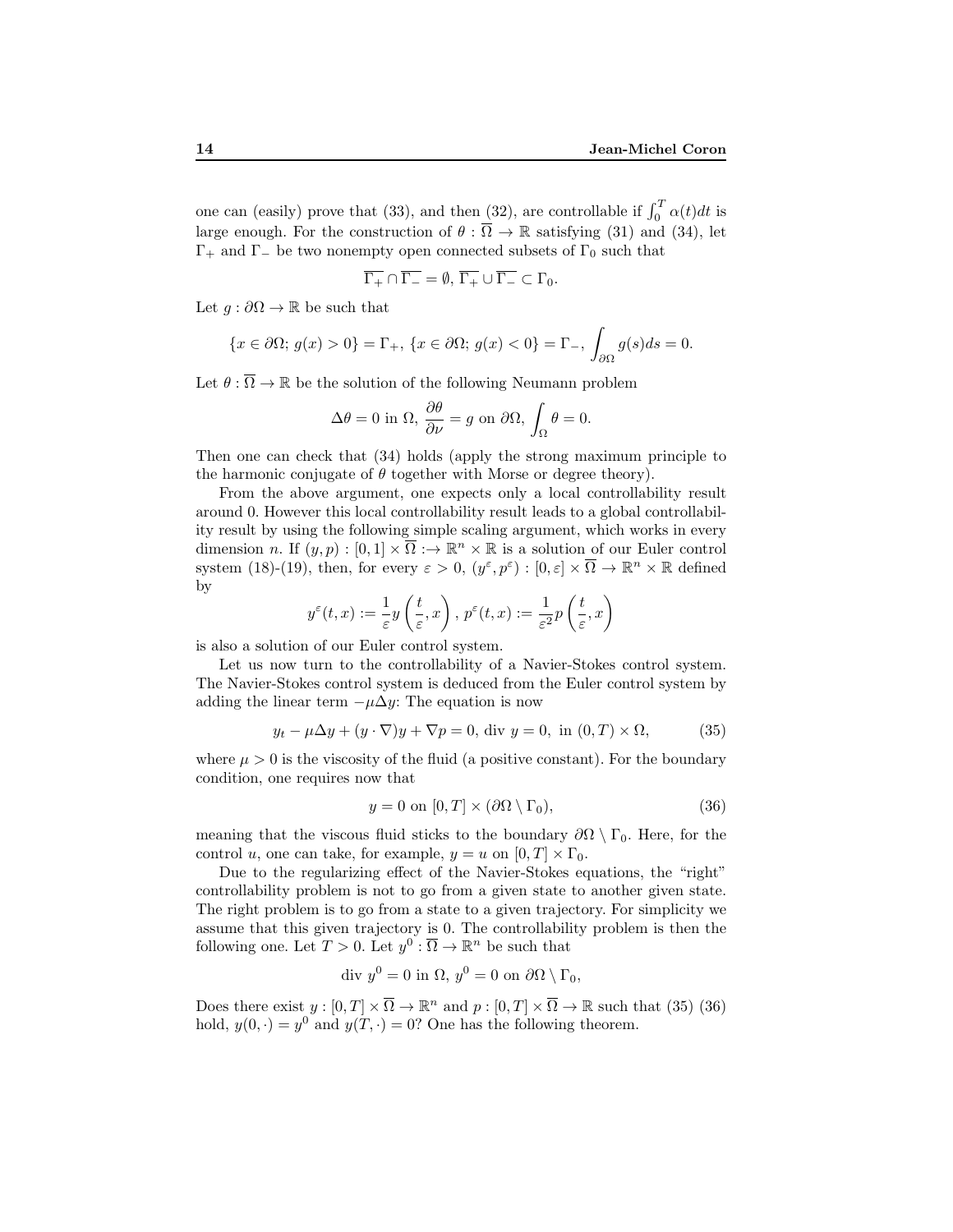**Theorem 3.4** ([51, 52]; see also [35, 37, 38, 32]). Such a  $(y, p)$  exists if  $y^0$  is small enough (in  $L^{2n-2}(\Omega)^n$ ).

A challenging open problem is the following one.

**Open problem 3.5.** Does  $(y, p)$  exist even if  $y^0$  is not small?

One has a positive answer to this problem if  $\Gamma_0 = \partial \Omega$ :

**Theorem 3.6** ([20, 25, 39]). Such a  $(y, p)$  always exists if  $\Gamma_0 = \partial \Omega$ .

Note that the linearized control system around  $(0, 0)$  is controllable (this is a key point for the proof of Theorem 3.4 and this property is known to be true even if  $\Gamma_0 \neq \partial \Omega$ ). However this result seems to give only a local controllability result (i.e. Theorem 3.4). The main idea is to consider other trajectories going from 0 to 0 which have a better controllability around them. Let us explain this in the context of a linear perturbation of a quadratic control system in finite dimension. We consider the following control system

$$
\dot{y} = F(y) + Bu(t),\tag{37}
$$

where the state is  $y \in \mathbb{R}^n$ , the control is  $u \in \mathbb{R}^m$ , B is a  $n \times m$  matrix and  $F \in C^1(\mathbb{R}^n;\mathbb{R}^n)$  is quadratic:  $F(\lambda y) = \lambda^2 F(y), \forall \lambda \in [0,+\infty), \forall y \in \mathbb{R}^n$ . We assume that there exists a trajectory  $(\bar{y}, \bar{u}) \in C^0([0, T_0]; \mathbb{R}^n) \times L^{\infty}((0, T_0); \mathbb{R}^m)$ of the control system (37) such that the linearized control system around  $(\bar{y}, \bar{u})$ is controllable and such that  $\bar{y}(0) = \bar{y}(T_0) = 0$ .

**Remark 3.7.** One has  $F(0) = 0$ . Hence  $(0, 0)$  is an equilibrium of the control system (37). The linearized control system around this equilibrium is  $\dot{y} = Bu$ , which is not controllable if (and only if)  $B$  is not onto.

Let A be a  $n \times n$  matrix and let us consider the following control system

$$
\dot{y} = Ay + F(y) + Bu(t),\tag{38}
$$

where the state is  $y \in \mathbb{R}^n$ , the control is  $u \in \mathbb{R}^m$ . For the application to incompressible fluids, (37) is the Euler control system and (38) is the Navier-Stokes control system.

One has the following (easy) theorem.

Theorem 3.8. Under the above assumptions, the control system (38) is globally controllable in arbitrary time: For every  $T > 0$ , for every  $y^0 \in \mathbb{R}^n$  and for every  $y^1 \in \mathbb{R}^n$ , there exists  $u \in L^{\infty}((0,T);\mathbb{R}^m)$  such that

$$
(\dot{y} = f(y, u(t)), y(0) = y^0) \Rightarrow (y(T) = y^1).
$$

**Proof of Theorem 3.8.** Let  $y^0 \in \mathbb{R}^n$  and  $y^1 \in \mathbb{R}^n$ . Let

$$
G: \mathbb{R} \times L^{\infty}((0,T_0); \mathbb{R}^m) \rightarrow \mathbb{R}^n
$$
  

$$
(\varepsilon, \tilde{u}) \rightarrow \tilde{y}(T_0) - \varepsilon y^1
$$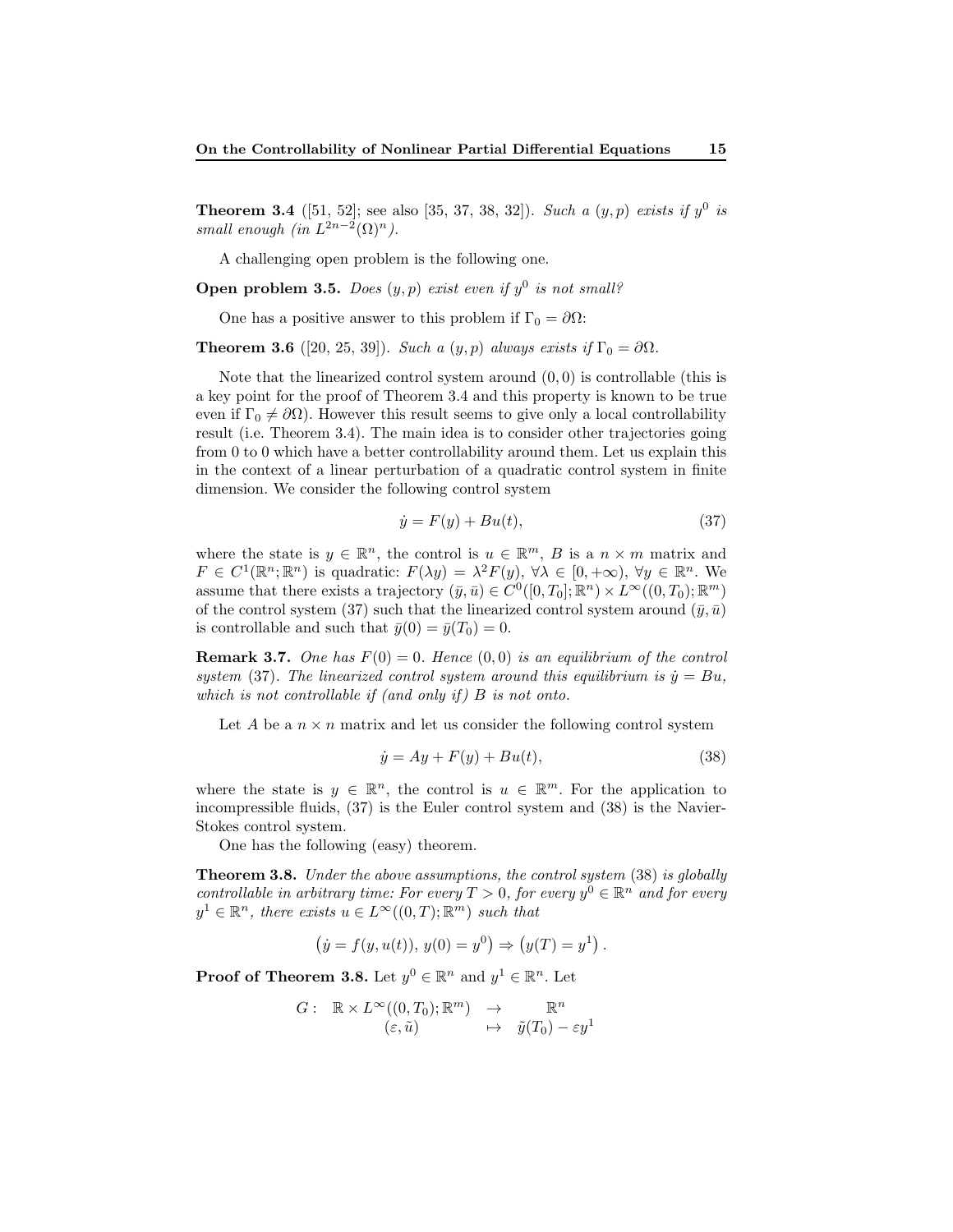where  $\tilde{y} : [0, T_0] \to \mathbb{R}^n$  is the solution of  $\dot{\tilde{y}} = F(\tilde{y}) + \varepsilon A \tilde{y} + B \tilde{u}(t), \tilde{y}(0) = \varepsilon y^0$ . The map G is of class  $C^1$  in a neighborhood of  $(0, \bar{u})$ . One has  $G(0, \bar{u}) = 0$ . Moreover  $G'_{\tilde{u}}(0, \bar{u})v = y(T_0)$  where  $y : [0, T_0] \to \mathbb{R}^n$  is the solution of  $\dot{y} = F'(\bar{y})y + Bv$ ,  $y(0) = 0$ . Hence  $G'_{\tilde{u}}(0, \bar{u})$  is onto. Therefore there exist  $\varepsilon_0 > 0$  and a  $C^1$ -map  $\varepsilon \in (-\varepsilon_0, \varepsilon_0) \mapsto \tilde{u}^{\varepsilon} \in L^{\infty}((0, T_0); \mathbb{R}^m)$  such that

$$
G(\varepsilon, \tilde{u}^{\varepsilon}) = 0, \forall \varepsilon \in (-\varepsilon_0, \varepsilon_0),
$$
  

$$
\tilde{u}^0 = \bar{u}.
$$

Let  $\tilde{y}^{\varepsilon} : [0, T_0] \to \mathbb{R}^n$  be the solution of the Cauchy problem  $\dot{\tilde{y}}^{\varepsilon} = F(\tilde{y}^{\varepsilon}) +$  $\varepsilon A\tilde{y}^{\varepsilon} + B\tilde{u}^{\varepsilon}(t), \; \tilde{y}^{\varepsilon}(0) = \varepsilon y^{0}.$  Then  $\tilde{y}^{\varepsilon}(T_{0}) = \varepsilon y^{1}.$  Let  $y : [0, \varepsilon T_{0}] \to \mathbb{R}^{n}$  and  $u:[0,\varepsilon T_0]\to\mathbb{R}^m$  be defined by

$$
y(t) := \frac{1}{\varepsilon} \tilde{y}^{\varepsilon} \left( \frac{t}{\varepsilon} \right), \, u(t) := \frac{1}{\varepsilon^2} \tilde{u}^{\varepsilon} \left( \frac{t}{\varepsilon} \right).
$$

Then  $\dot{y} = F(y) + Ay + Bu$ ,  $y(0) = y^0$  and  $y(\varepsilon T_0) = y^1$ . This concludes the proof of Theorem 3.8 if  $T$  is small enough. If  $T$  is not small, it suffices, with  $\varepsilon > 0$  small enough, to go from  $y^0$  to 0 during the interval of time  $[0, \varepsilon]$ , stay at 0 during the interval of time  $[\varepsilon, T - \varepsilon]$  and finally go from 0 to  $y^1$  during the interval of time  $[T - \varepsilon, T]$ .

The "morality" behind Theorem 3.8 is that the quadratic term  $F(y)$  wins against the linear term  $Ay$ . Note, however, that for Euler/Navier-Stokes equations the linear term  $\mu \Delta y$  contains more derivatives than the quadratic term  $(y \cdot \nabla)y$ . This creates many new difficulties and the proof requires important modifications. In particular, one first gets a global approximate controllability result and then concludes with a local controllability result (see Theorem 3.4).

Of course, as one can see by looking at the proof of Theorem 3.8, this method works only if we have a (good) convergence of the solution of the Navier-Stokes equations to the solution of the Euler equations when the viscosity tends to 0. Let us recall that this is not known even in dimension  $n = 2$  if there is no control. More precisely, let us assume that  $\Omega$  is of class  $C^{\infty}$ , that  $n = 2$  and that  $\varphi \in C_0^{\infty}(\Omega; \mathbb{R}^2)$  is such that div  $\varphi = 0$ . Let  $T > 0$ . Let  $y \in C^{\infty}([0, T] \times \overline{\Omega}; \mathbb{R}^2)$ and  $p \in C^{\infty}([0, T] \times \overline{\Omega})$  be the solution to the Euler equations

$$
(E)\begin{cases} y_t + (y \cdot \nabla)y + \nabla p = 0, \text{ div } y = 0, \text{ in } (0, T) \times \Omega, \\ y \cdot \nu = 0 \text{ on } [0, T] \times \partial\Omega, \\ y(0, \cdot) = \varphi \text{ on } \overline{\Omega}. \end{cases}
$$

Let  $\varepsilon \in (0,1]$ . Let  $y^{\varepsilon} \in C^{\infty}([0,T] \times \overline{\Omega}; \mathbb{R}^{2})$  and  $p^{\varepsilon} \in C^{\infty}([0,T] \times \overline{\Omega})$  be the solution to the Navier-Stokes equations

$$
(NS)\begin{cases} y_t^{\varepsilon} - \varepsilon \Delta y^{\varepsilon} + (y^{\varepsilon} \cdot \nabla)y^{\varepsilon} + \nabla p^{\varepsilon} = 0, \text{ div } y^{\varepsilon} = 0, \text{ in } (0, T) \times \Omega, \\ y^{\varepsilon} = 0 \text{ on } [0, T] \times \partial \Omega, \\ y(0, \cdot) = \varphi \text{ on } \overline{\Omega}. \end{cases}
$$

One knows that there exists  $C > 0$  such that  $|y^{\varepsilon}|_{C^{0}([0,T];L^{2}(\Omega;\mathbb{R}^{2}))} \leq C$ , for every  $\varepsilon \in (0, 1]$ . One has the following challenging open problem.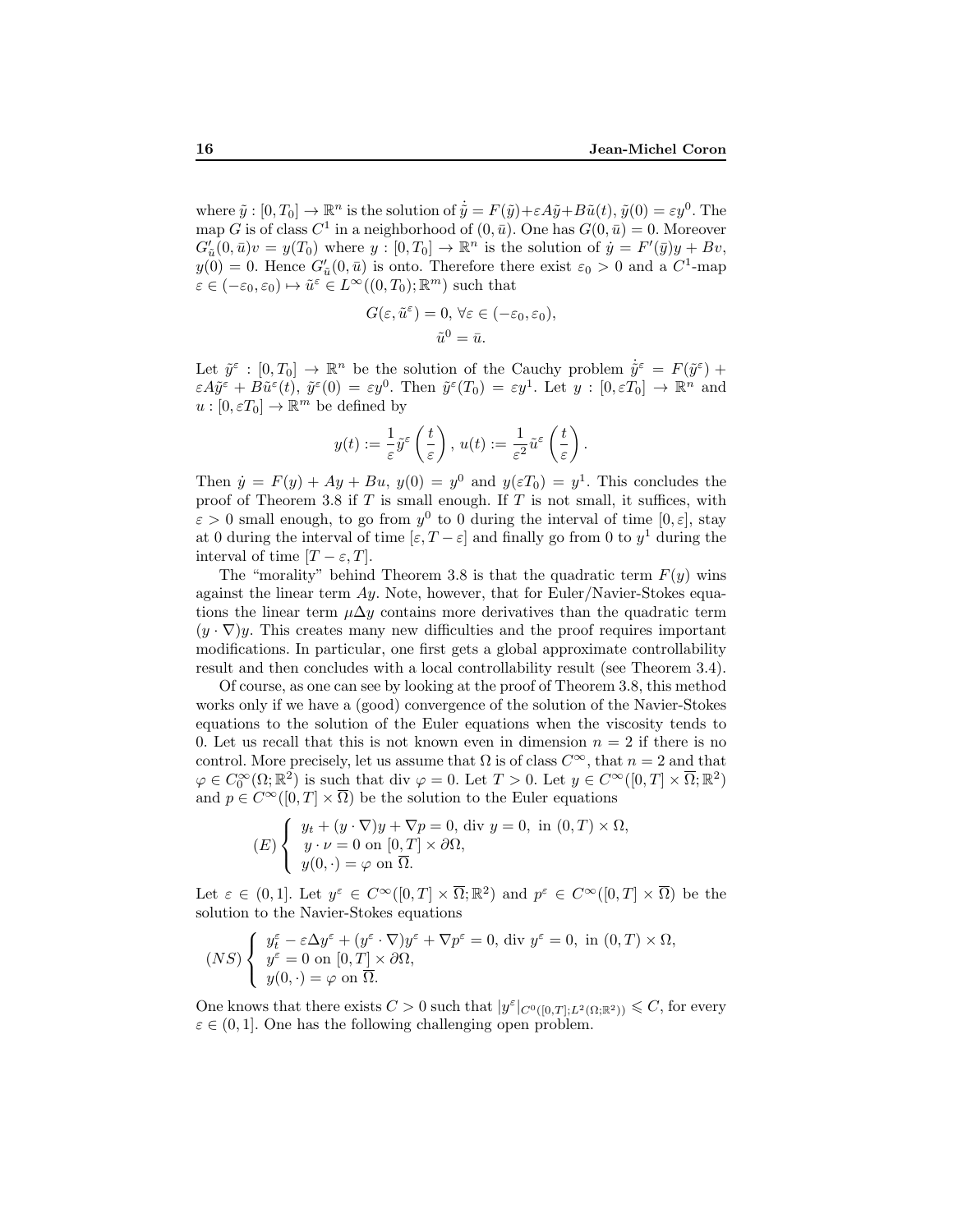Open problem 3.9.  $\epsilon$  converge weakly to y in  $L^2((0,T)\times\Omega;\mathbb{R}^2)$  $as \varepsilon \to 0^+$ ?

(ii) Let K be a compact subset of  $\Omega$  and m be a positive integer. Does  $y_{|[0,T]\times K}^{\varepsilon}$ converge to  $y_{|[0,T]\times K}$  in  $C^m([0,T]\times K; \mathbb{R}^2)$  as  $\varepsilon \to 0^+$ ? (Of course, due to the difference of boundary conditions between the Euler equations and the Navier-Stokes equations, one does not have a positive answer to this last question if  $K = \Omega$ .)

The return method turns out to give controllability results on many other partial differential equations, for example, Burgers equations [48, 15, 53], Saint-Venant equations [22] (see also below), Vlasov Poisson equations [44], Isentropic Euler equations  $[45]$ , Schrödinger equations  $[6, 7]$ , Korteweg-de Vries equations [14], Hyperbolic equation [26], Navier-Stokes equations with a control force having a vanishing component [27], Ensemble controllability of Bloch equation [8]. For finite dimensional control systems, this method is much less interesting since one then has at one's disposal the powerful tool of iterated Lie brackets; see however [71].

As mentioned above, there is an important difficulty in the application of the return method, namely it is often difficult to construct the reference trajectory  $(\bar{y}, \bar{u})$  satisfying  $\bar{y}(0) = 0$ , (24) and (25). Let us present a method to take care of this problem in some cases and that has been applied to get controllability results for the Saint-Venant equation (shallow water equation) in [22] (which is motivated by  $[30]$  and a Schrödinger equation  $[6, 7]$  (which is motivated by [66]). Let us deal with the control system modeled by the Saint-Venant equation. It concerns the motion of a 1-D tank containing an inviscid incompressible irrotational fluid. The tank is subject to one-dimensional horizontal moves. We assume that the horizontal acceleration of the tank is small compared to the gravity constant and that the height of the fluid is small compared to the length of the tank. This motivates the use of the Saint-Venant equations (also called shallow water equations) to describe the motion of the fluid; see e.g. [29, Section 4.2]. After suitable scaling arguments, the length of the tank, the gravity constant and the height of the fluid at rest can be taken to be equal to 1; see [22]. Then the dynamics equations are (see [30])

$$
\begin{cases}\nH_t(t,x) + (Hv)_x(t,x) = 0, \\
v_t(t,x) + \left(H + \frac{v^2}{2}\right)_x(t,x) = -u(t), \\
v(t,0) = v(t,1) = 0, \\
\frac{ds}{dt}(t) = u(t), \frac{dD}{dt}(t) = s(t),\n\end{cases}
$$
\n(39)

where, see Figure 3, at time t and position  $x \in [0, 1]$ ,

•  $H(t, x)$  is the height of the fluid,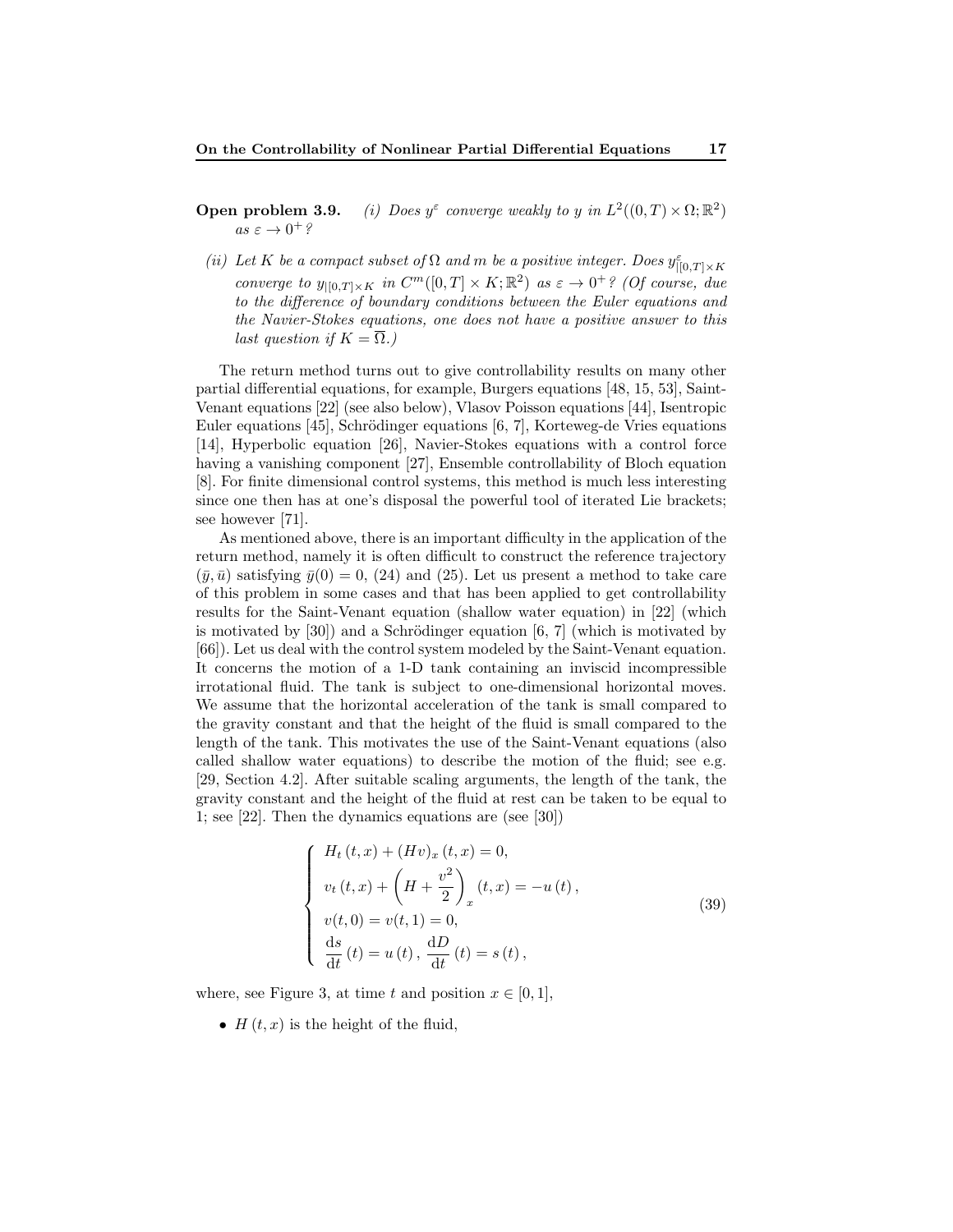

Figure 3. Fluid in the 1-D tank

- $v(t, x)$  is the horizontal water velocity of the fluid in a referential attached to the tank (in the Saint-Venant model, the points on the same vertical line have the same horizontal velocity),
- $u(t)$  is the horizontal acceleration of the tank in the absolute referential,
- $s(t)$  is the horizontal velocity of the tank,
- $D(t)$  is the horizontal displacement of the tank.

This is a control system, where at time t, the control is  $u(t) \in \mathbb{R}$  and the state is  $Y(t) = (H(t, \cdot), v(t, \cdot), s(t), D(t)).$ 

One is interested in the local controllability of the control system (39) around the equilibrium point  $(Y_e, u_e) := ((1, 0, 0, 0), 0)$ . Of course, the total mass of the fluid is conserved so that, for every solution of (39),

$$
\frac{\mathrm{d}}{\mathrm{d}t} \int_0^1 H(t, x) \, \mathrm{d}x = 0. \tag{40}
$$

(One gets  $(40)$  by integrating the first equation of  $(39)$  on  $[0, 1]$  and by using the third equation of (39).) Moreover, if H and v are of class  $C^1$ , it follows from the second and third equation of (39) that

$$
H_x(t,0) = H_x(t,1) \ \ (= -u(t)). \tag{41}
$$

Therefore, we introduce the vector space  $\mathcal E$  of functions

$$
Y = (H, v, s, D) \in C^1([0, 1]) \times C^1([0, 1]) \times \mathbb{R} \times \mathbb{R}
$$

such that  $H_x(0) = H_x(1)$  and  $v(0) = v(1) = 0$ . We consider the affine subspace  $\mathcal{Y} \subset \mathcal{E}$  of  $Y = (H, v, s, D) \in \mathcal{E}$  satisfying

$$
\int_{0}^{1} H(x)dx = 1.
$$
 (42)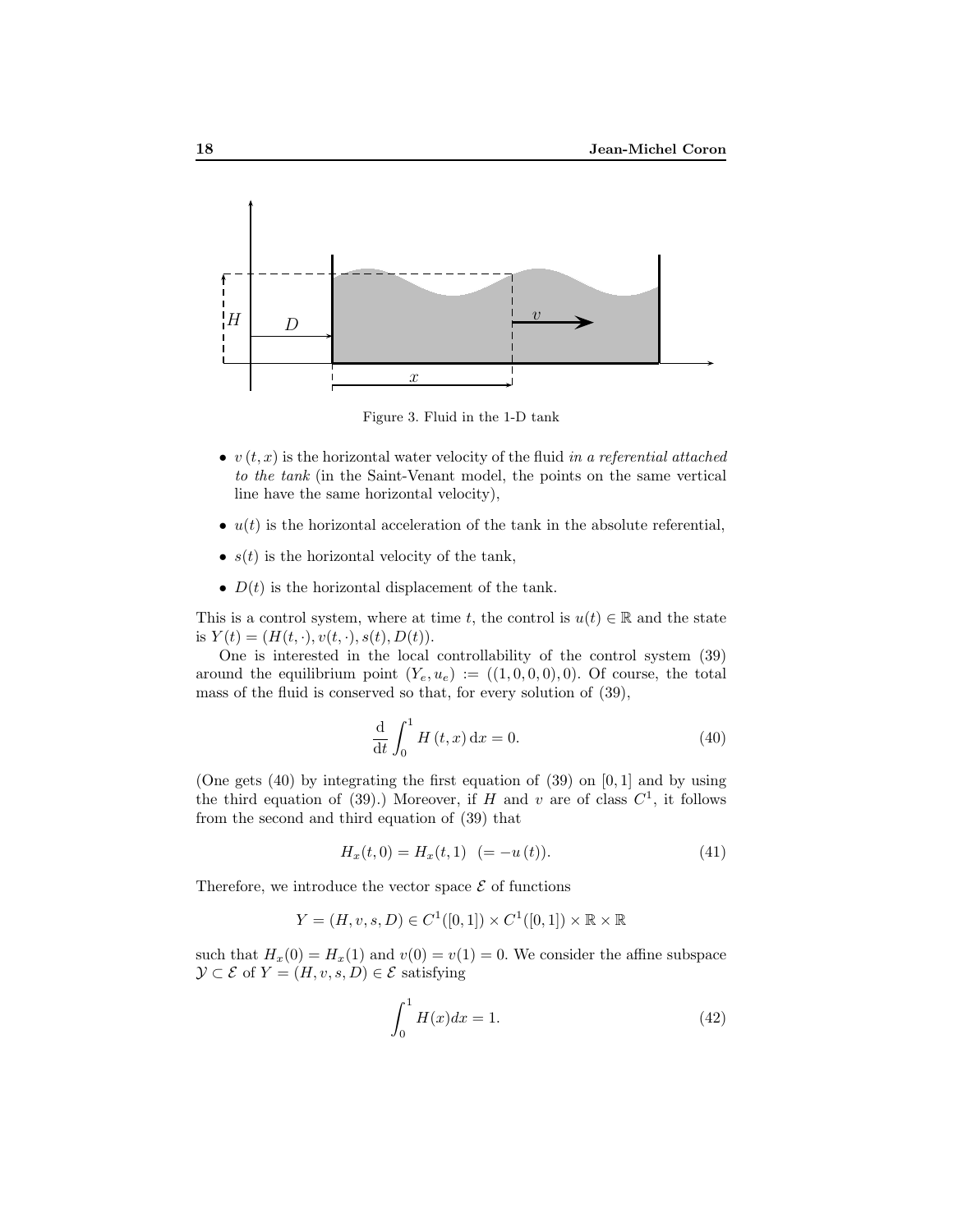For general controllability results for 1-D quasilinear hyperbolic systems, let us refer to [57]. However, the results of [57] cannot be applied here since they all deal with cases where the linearized control system around the equilibrium of interest is controllable and, as pointed in [30], the linearized control system of (39) around the equilibrium point  $(Y_e, u_e)$  is not controllable. However, as for the Euler control system (18)-(19), the nonlinearity allows to get the controllability: One has the following theorem, where  $|\varphi|_1$  denotes the usual  $C^1$ -norm of  $\varphi \in C^1([0,1]).$ 

**Theorem 3.10** ([22]). There exists  $T > 0$  satisfying the following property: For every  $\varepsilon$ , there exists  $\eta > 0$  such that, for every  $Y_0 = (H_0, v_0, s_0, D_0) \in \mathcal{Y}$ and for every  $Y_1 = (H_1, v_1, s_1, D_1) \in \mathcal{Y}$  such that

$$
|H_0-1|_1+|v_0|_1+|s_0|+|D_0|<\eta,\,|H_1-1|_1+|v_1|_1+|s_1|+|D_1|<\eta,
$$

there exists  $(H, v, s, D, u)$  satisfying

*H* and *v* are in 
$$
C^1([0, T] \times [0, 1])
$$
, *s* and *D* are in  $C^1([0, T])$ , *u* in  $C^0([0, T])$ ,  
(39) holds for every  $(t, x) \in [0, T] \times [0, 1]$ ,

$$
(H(0,\cdot), v(0,\cdot), s(0), D(0)) = Y_0 \text{ and } (H(T,\cdot), v(T,\cdot), s(T), D(T)) = Y_1,
$$
  

$$
|H(t,\cdot) - 1|_1 + |v(t,\cdot)|_1 + |s(t)| + |D(t)| + |u(t)| < \varepsilon, \forall t \in [0,T].
$$

Note that, as a consequence of this theorem, it is possible to move the tank from a given position to a desired position with the fluid at rest at the beginning and at the end (see also [30] for such motion for the linearized control system).

For simplicity, we explain some of the main ideas of the proof of Theorem 3.10 on the following toy control problem in finite dimension

$$
\dot{y}_1 = y_2, \, \dot{y}_2 = -y_1 + y_2 y_3 + u, \, \dot{y}_3 = y_4, \, \dot{y}_4 = -y_3 + 2y_1 y_2,\tag{43}
$$

where the state is  $y = (y_1, y_2, y_3, y_4)^{tr} \in \mathbb{R}^4$  and the control is  $u \in \mathbb{R}$ . The linearized control system of (43) around  $(0,0) \in \mathbb{R}^4 \times \mathbb{R}$  is

$$
\dot{y}_1 = y_2, \, \dot{y}_2 = -y_1 + u, \, \dot{y}_3 = y_4, \, \dot{y}_4 = -y_3. \tag{44}
$$

This linear control system is again not controllable (look at  $(y_3, y_4)$ <sup>tr</sup>). The analog of Theorem 3.10 for the control system (43) is the following proposition.

**Proposition 3.11.** There exists  $T > 0$  such that, for every  $\varepsilon > 0$ , there exists  $\eta > 0$  such that, for every  $y^0 \in \mathbb{R}^4$  and every  $y^1 \in \mathbb{R}^4$  with  $|y^0| < \eta$  and  $|y^1| < \eta$ , there exists  $u \in L^{\infty}((0,T);\mathbb{R})$  satisfying  $|u(t)| < \varepsilon$  for almost every  $t \in (0,T)$ and the following property: If  $y = (y_1, y_2, y_3, y_4)^{tr} : [0, T] \to \mathbb{R}^4$  is the solution of the Cauchy problem

$$
\dot{y}_1 = y_2, \, \dot{y}_2 = -y_1 + y_2y_3 + u, \, \dot{y}_3 = y_4, \, \dot{y}_4 = -y_3 + 2y_1y_2, \, y(0) = y^0,
$$

then  $y(T) = y^1$ .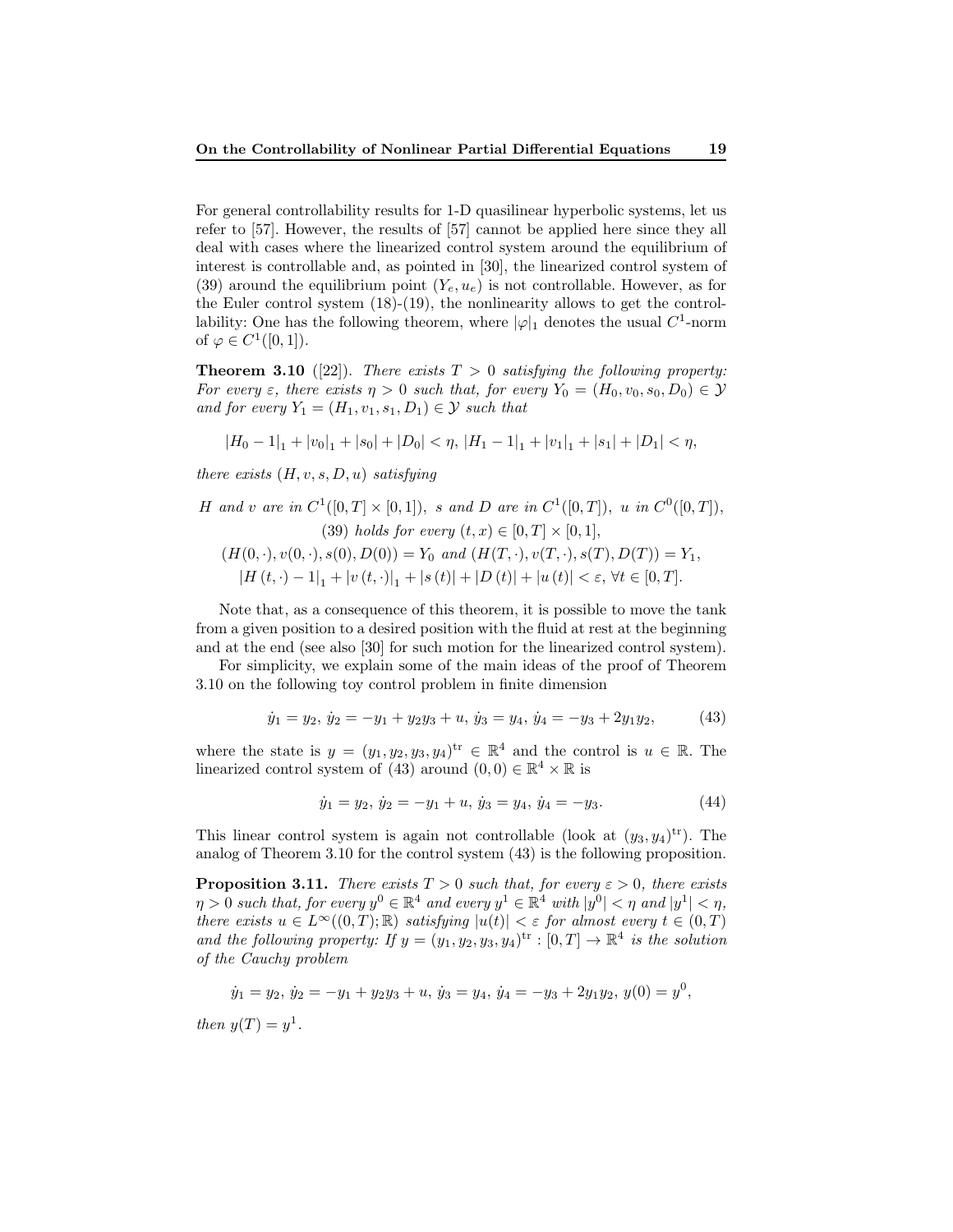Let us prove this proposition by using the return method and quasi-static deformations. (Of course, for the finite dimensional control system (43), a simpler method relying on iterated Lie brackets can be used; but one does not know how to adapt this method to the Saint-Venant control system (39).) In order to use the return method, one needs, at least, to know trajectories of the control system (43) such that the linearized control systems around these trajectories are controllable. The simplest trajectories one can consider are the trajectories

$$
((y_1^{\gamma}, y_2^{\gamma}, y_3^{\gamma}, y_4^{\gamma})^{\text{tr}}, u^{\gamma}) := ((\gamma, 0, 0, 0)^{\text{tr}}, \gamma), \tag{45}
$$

where  $\gamma$  is any real number different from 0. These trajectories are here just equilibrium points (they could be more complicated: for the Saint-Venant and Schrödinger control systems these special trajectories do depend on time). The linearized control system around the trajectory  $(y^{\gamma}, u^{\gamma})$  :=  $((y_1^{\gamma}, y_2^{\gamma}, y_3^{\gamma}, y_4^{\gamma})^{\text{tr}}, u^{\gamma})$  is the linear control system

$$
\dot{y}_1 = y_2, \, \dot{y}_2 = -y_1 + u, \, \dot{y}_3 = y_4, \, \dot{y}_4 = -y_3 + 2\gamma y_2,\tag{46}
$$

Using the usual Kalman rank condition for controllability (Theorem 2.1), one easily checks that this linear control system is small-time locally controllable at  $(0,0) \in \mathbb{R}^4 \times \mathbb{R}$  if (and only if)  $\gamma \neq 0$ . Let us now choose  $\gamma \neq 0$  and  $\tau_1 > 0$ . Then, by this controllability of (46) and Theorem 2.2, there exists  $\delta_1 > 0$  such that for every  $y^0 \in B(y^{\gamma}, \delta_1) := \{y \in \mathbb{R}^4; |y - y^{\gamma}| < \delta_1\}$  and for every  $y^1$  in  $B(y^{\gamma}, \delta_1)$  there exists  $u \in L^{\infty}((0, \tau_1); \mathbb{R})$  such that  $|u(t) - \gamma| < \gamma$  for almost every  $t \in (0, \tau_1)$  and

$$
(\dot{y}_1 = y_2, \dot{y}_2 = -y_1 + y_2y_3 + u, \dot{y}_3 = y_4, \dot{y}_4 = -y_3 + 2y_1y_2, y(0) = y^0)
$$
  
 $\Rightarrow (y(\tau_1) = y^1).$ 

Let us first deal with the weaker statement where one replaces, in Proposition 3.11, "There exists  $T > 0$  such that, for every  $\varepsilon > 0$ , there exists  $\eta > 0$  such that..." by "For every  $\varepsilon > 0$ , there exist  $T > 0$  and  $\eta > 0$  such that...". Then, by the continuity of the solutions of the Cauchy problem with respect to the initial condition, it suffices to check that

- (i) there exist  $\tau_2 > 0$  and a trajectory  $(\tilde{y}, \tilde{u}) : [0, \tau_2] \to \mathbb{R}^4 \times \mathbb{R}$  of the control system (43) such that  $\tilde{y}(0) = 0$  and  $|\tilde{y}(\tau_2) - y^{\gamma}| < \delta_1$ .
- (ii) there exist  $\tau_3 > \tau_2 + \tau_1$  and a trajectory  $(\hat{y}, \hat{u}) : [\tau_2 + \tau_1, \tau_3] \to \mathbb{R}^4 \times \mathbb{R}$  of the control system (43) such that  $\hat{y}(\tau_3) = 0$  and  $|\hat{y}(\tau_2 + \tau_1) - y^{\gamma}| < \delta_1$ .

In order to prove (i), we consider quasi-static deformations. Let  $g \in$  $C^2([0,1];\mathbb{R})$  be such that  $g(0) = 0$  and  $g(1) = 1$ . Let  $\tilde{u} : [0,1/\varepsilon] \to \mathbb{R}$  be defined by  $\tilde{u}(t) = \gamma g(\varepsilon t)$ . Let  $\tilde{y} := (\tilde{y}_1, \tilde{y}_2, \tilde{y}_3, \tilde{y}_4)^{\text{tr}} : [0, 1/\varepsilon] \to \mathbb{R}^4$  be defined by

$$
\dot{\tilde{y}}_1 = \tilde{y}_2, \, \dot{\tilde{y}}_2 = -\tilde{y}_1 + \tilde{y}_2 \tilde{y}_3 + \tilde{u}, \, \dot{\tilde{y}}_3 = \tilde{y}_4, \, \dot{\tilde{y}}_4 = -\tilde{y}_3 + 2\tilde{y}_1 \tilde{y}_2, \, \tilde{y}(0) = 0.
$$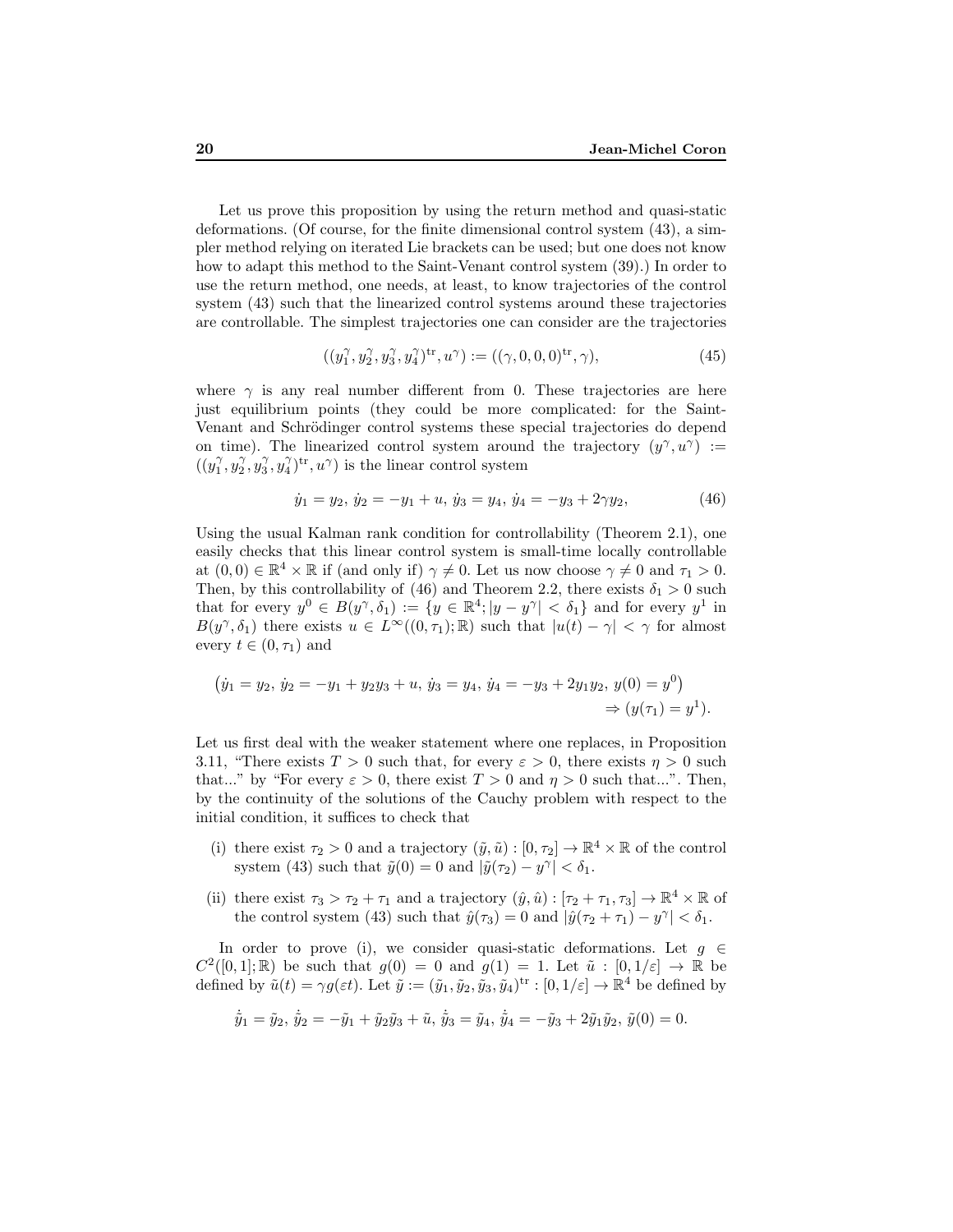One easily checks that

$$
\tilde{y}(1/\varepsilon) \to (\gamma, 0, 0, 0)^{tr}
$$
 as  $\varepsilon \to 0$ ,

which ends the proof of (i).

In order to get (ii) one just needs to modify a little bit the above construction. In order to have the required statement "There exists  $T > 0$  such that, for every  $\varepsilon > 0$ , there exists  $\eta > 0$  such that...", one needs some further estimates which are omitted.

**Remark 3.12.** If  $g(y) := (y_2, -y_1 + \gamma + y_2y_3, y_3, -y_3 + 2y_1y_2)^{tr}$ , then the eigenvalues of  $g'(y^{\gamma})$  are i and  $-i$ . This is why the quasi-static deformations are so easy to perform. If this linear map had eigenvalues with strictly positive real part, it is still possible to perform in some cases quasi-static deformations by stabilizing the equilibriums by suitable feedbacks, as it has been pointed out in [28] for a parabolic equation.

The method which we have used in order to prove Proposition 3.11 has still an important drawback: Due to the quasi-static deformation parts, it leads to too conservative estimates on the time  $T$  for controllability. Let us now propose another method which gives the optimal estimate on the time T for local controllability. This method, called "power series expansion" has been introduced for the first time in infinite dimension for a KdV control system in [24], a paper motivated by[65]. (For other applications of this method, see [7, 11, 12].) This method consists in looking for "higher order variations" which allows to move in the directions which are missed by the controllability of the linearized control system. These directions are  $\pm(0,0,1,0)$  and  $\pm(0,0,0,1)$  for the control system (43). Let us describe this method in order to show that Proposition 3.11 holds more precisely for every  $T > \pi$ . (Again, for the finite dimensional control system (43), a simpler method relying on iterated Lie brackets can be used; but, again, one does not know how to adapt these methods to the PDE control systems considered in [24, 7, 11, 12].)

One first looks to the linearized control system around 0, i.e. the linear control system (44). Let  $T > 0$  and let  $(e_i)_{i \in \{1,\dots,4\}}$  be the usual basis of  $\mathbb{R}^4$ . One easily sees that, for every  $i \in \{1,2\}$ , there exists  $u_i \in L^{\infty}(0,T)$  such that

$$
(\dot{y}_1 = y_2, \dot{y}_2 = -y_1 + u_i, \dot{y}_3 = y_4, \dot{y}_4 = -y_3, y(0) = 0) \Rightarrow (y(T) = e_i).
$$

Let us assume for the time being that, for every  $i \in \{3, 4\}$ , there exist  $u_i^{\pm} \in$  $L^{\infty}(0,T)$  such that

$$
(\dot{y}_1 = y_2, \, \dot{y}_2 = -y_1 + u_i^{\pm}, \, \dot{y}_3 = y_4, \, \dot{y}_4 = -y_3 + 2y_1y_2, \, y(0) = 0) \\
 \Rightarrow (y(T) = \pm e_i). \quad (47)
$$

Note that in the left hand side of (47), we have put  $\dot{y}_2 = -y_1 + u_i^{\pm}$  and not  $\dot{y}_2 = -y_1 + y_2y_3 + u_i^{\pm}$ . The reason is that the  $y_i$  with  $i \in \{1,2\}$  and u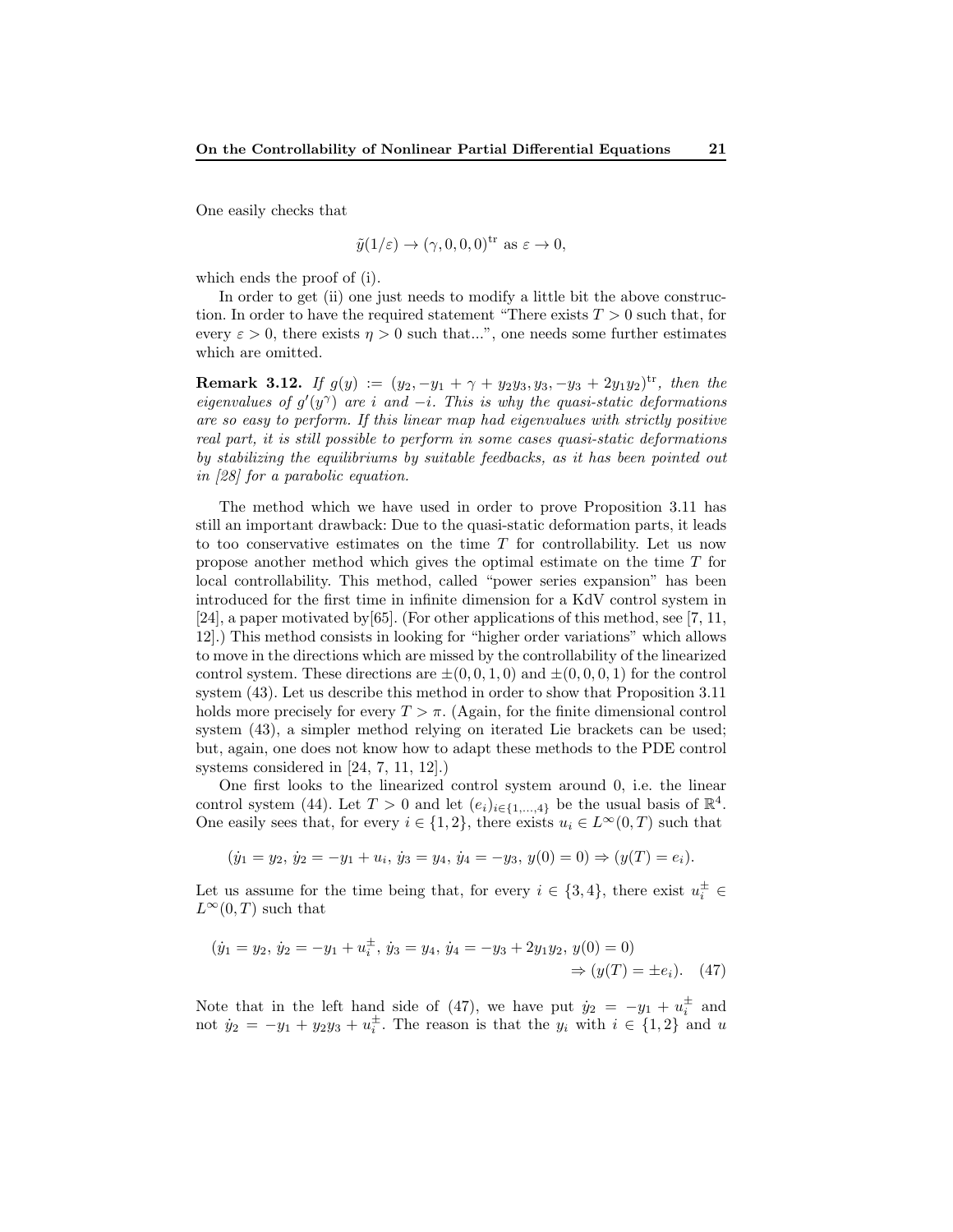are considered to be of order 1, and the  $y_i$  with  $i \in \{3, 4\}$  are considered to be of order 2. With this choice of scaling, the left hand side of (47) is the approximation of order 2 of the control system (43). Then, let  $b := \sum_{i=1}^{4} b_i e_i$ . Let, for  $i \in \{3, 4\}$ ,

$$
u_i := u_i^+
$$
 if  $b_i \ge 0$  and  $u_i := u_i^-$  if  $b_i < 0$ .

Let  $u \in L^{\infty}(0,T)$  be defined by  $u := \sum_{i \in \{1,2\}} b_i u_i + \sum_{i \in \{3,4\}} |b_i|^{1/2} u_i$ . Let  $y:[0,T] \to \mathbb{R}^4$  be the solution of the Cauchy problem

$$
\dot{y}_1 = y_2, \, \dot{y}_2 = -y_1 + y_2y_3 + u, \, \dot{y}_3 = y_4, \, \dot{y}_4 = -y_3 + 2y_1y_2, \, y(0) = 0.
$$

Then straightforward estimates lead to  $y(T) = b + o(b)$  as  $b \rightarrow 0$ . Hence, using the Brouwer fixed point theorem (and standard estimates on ordinary differential equations), one gets the local controllability of (43) (around  $(0, 0) \in$  $\mathbb{R}^4 \times \mathbb{R}$ ) in the considered time T (and therefore Proposition 3.11 for that T). It then remains to prove the existence of  $u_i^{\pm} \in L^{\infty}(0,T)$  for every  $i \in \{3,4\}$ and for  $T > \pi$ . Easy computations show that

$$
(\dot{y}_1 = y_2, \, \dot{y}_3 = y_4, \, \dot{y}_4 = -y_3 + 2y_1y_2, \, y(0) = 0)
$$
  
\n
$$
\Rightarrow \left(y_3(T) = \int_0^T y_1^2(t) \cos(T - t) dt, \, y_4(T) = y_1^2(T) - \int_0^T y_1^2(t) \sin(T - t) dt\right).
$$

Then, taking  $u_i^{\pm} := y_1 + \dot{y}_2$ , it is not hard to get that the existence of  $u_i^{\pm} \in$  $L^{\infty}(0,T)$  for every  $i \in \{3,4\}$  holds if (and only if)  $T > \pi$ . Unfortunately, one does not know how to use this power series expansion method for the Saint-Venant control system  $(39)$  and the optimal value of T in Theorem 3.10 is not known.

### References

- [1] Andrei A. Agrachev. Newton diagrams and tangent cones to attainable sets. In Analysis of controlled dynamical systems (Lyon, 1990), volume 8 of Progr. Systems Control Theory, pages 11–20. Birkhäuser Boston, Boston, MA, 1991.
- [2] Andrei A. Agrachev and Revaz V. Gamkrelidze. Local controllability and semigroups of diffeomorphisms. Acta Appl. Math., 32(1):1–57, 1993.
- [3] Andrei A. Agrachev and Revaz V. Gamkrelidze. Local controllability for families of diffeomorphisms. Systems Control Lett., 20(1):67–76, 1993.
- [4] Andrei A. Agrachev and Andrei V. Sarychev. Navier-Stokes equations: controllability by means of low modes forcing. J. Math. Fluid Mech.,  $7(1):108-152$ , 2005.
- [5] Claude Bardos, Gilles Lebeau, and Jeffrey Rauch. Sharp sufficient conditions for the observation, control, and stabilization of waves from the boundary. SIAM J. Control Optim., 30(5):1024–1065, 1992.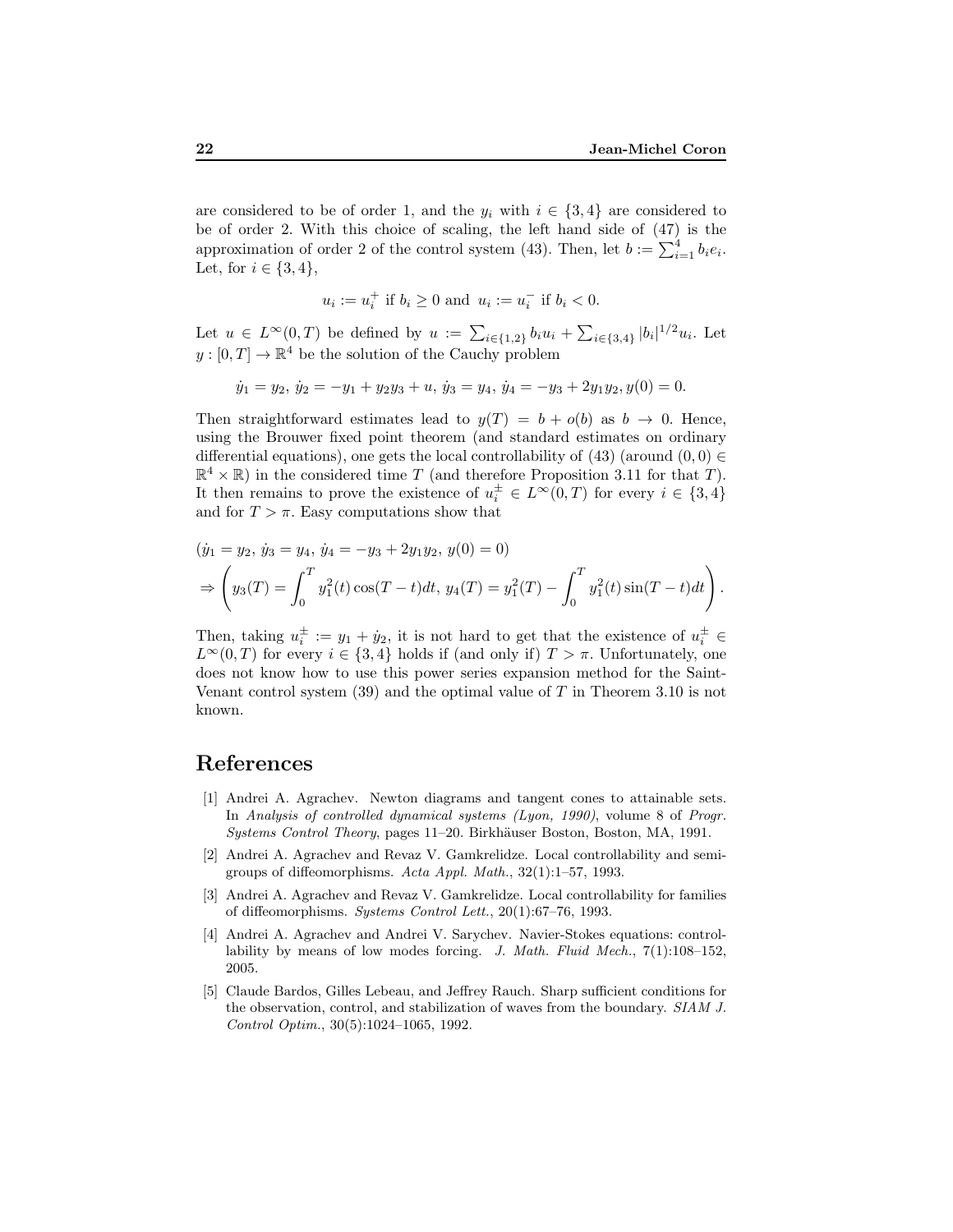- [6] Karine Beauchard. Local controllability of a 1-D Schrödinger equation. J. Math. Pures Appl. (9), 84(7):851–956, 2005.
- [7] Karine Beauchard and Jean-Michel Coron. Controllability of a quantum particle in a moving potential well. J. Funct. Anal., 232(2):328–389, 2006.
- [8] Karine Beauchard, Jean-Michel Coron, and Pierre Rouchon. Controllability issues for continuous-spectrum systems and ensemble controllability of Bloch equations. Comm. Math. Phys., 296(2):525–557, 2010.
- [9] Rosa Maria Bianchini. High order necessary optimality conditions. Rend. Sem. Mat. Univ. Politec. Torino,  $56(4):41-51$  (2001), 1998. Control theory and its applications (Grado, 1998).
- [10] Rosa Maria Bianchini and Gianna Stefani. Sufficient conditions for local controllability. Proc. 25th IEEE Conf. Decision and Control, Athens, pages 967–970, 1986.
- [11] Eduardo Cerpa. Exact controllability of a nonlinear Korteweg-de Vries equation on a critical spatial domain. SIAM J. Control Optim., 46(3):877–899 (electronic), 2007.
- [12] Eduardo Cerpa and Emmanuelle Crépeau. Boundary controllability for the nonlinear Korteweg-de Vries equation on any critical domain. Ann. Inst. H. Poincaré Anal. Non Linéaire, 26(2):457-475, 2009.
- [13] Thomas Chambrion, Paolo Mason, Mario Sigalotti, and Ugo Boscain. Controllability of the discrete-spectrum Schrödinger equation driven by an external field. Ann. Inst. H. Poincaré Anal. Non Linéaire, 26(1):329–349, 2009.
- [14] Marianne Chapouly. Global controllability of a nonlinear Korteweg-de Vries equation. Commun. Contemp. Math., 11(3):495–521, 2009.
- [15] Marianne Chapouly. Global controllability of nonviscous and viscous Burgerstype equations. SIAM J. Control Optim., 48(3):1567–1599, 2009.
- [16] Wei-Liang Chow. Uber Systeme von linearen partiellen Differentialgleichungen erster Ordnung. Math. Ann., 117:98–105, 1939.
- [17] Jean-Michel Coron. Global asymptotic stabilization for controllable systems without drift. *Math. Control Signals Systems*, 5(3):295-312, 1992.
- [18] Jean-Michel Coron. Contrôlabilité exacte frontière de l'équation d'Euler des fluides parfaits incompressibles bidimensionnels. C. R. Acad. Sci. Paris Sér. I Math., 317(3):271–276, 1993.
- [19] Jean-Michel Coron. Linearized control systems and applications to smooth stabilization. SIAM J. Control Optim., 32(2):358–386, 1994.
- [20] Jean-Michel Coron. On the controllability of the 2-D incompressible Navier-Stokes equations with the Navier slip boundary conditions. ESAIM Control Optim. Calc. Var., 1:35–75 (electronic), 1995/96.
- [21] Jean-Michel Coron. On the controllability of 2-D incompressible perfect fluids. J. Math. Pures Appl. (9), 75(2):155–188, 1996.
- [22] Jean-Michel Coron. Local controllability of a 1-D tank containing a fluid modeled by the shallow water equations. ESAIM Control Optim. Calc. Var., 8:513–554, 2002. A tribute to J. L. Lions.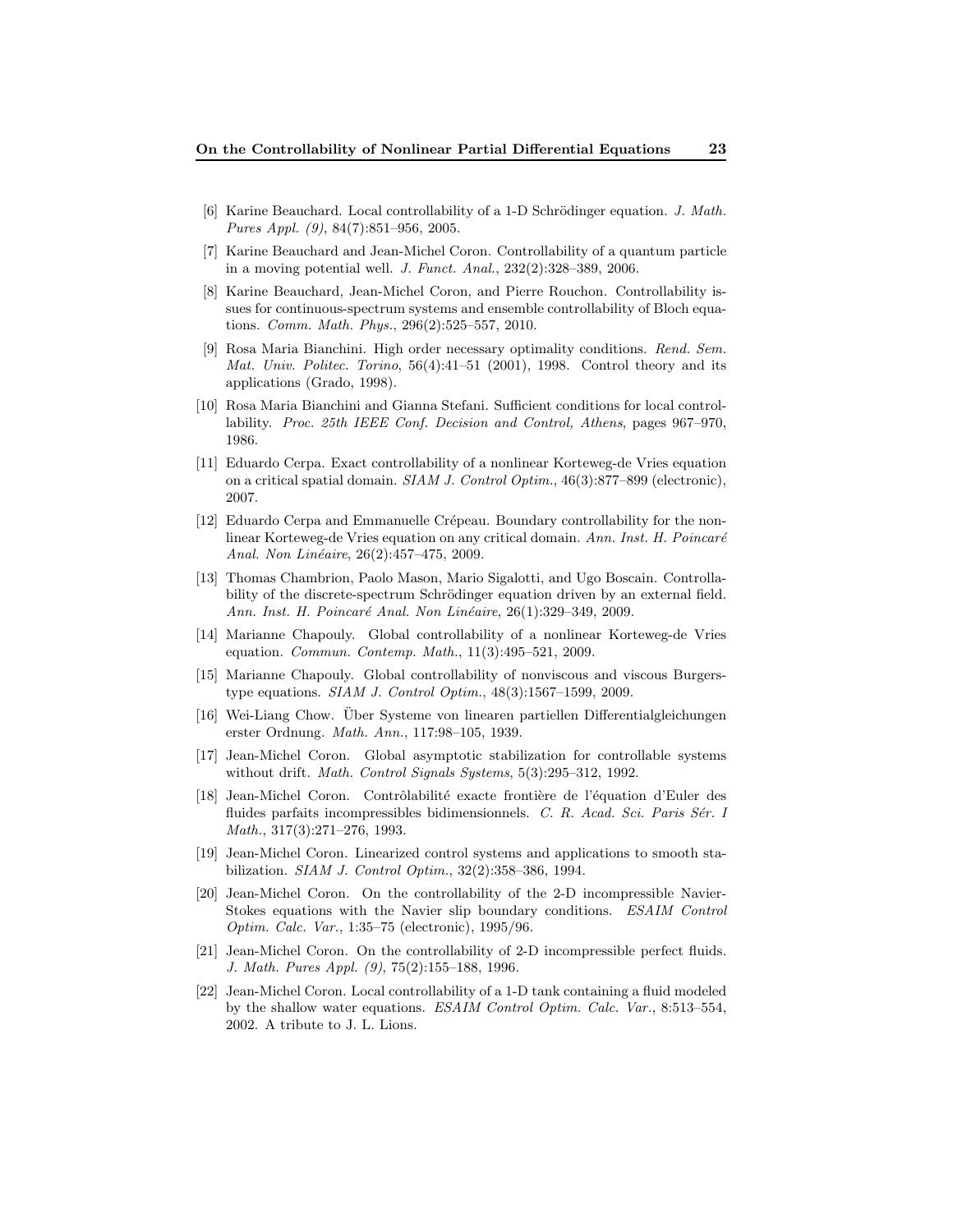- [23] Jean-Michel Coron. Control and nonlinearity, volume 136 of Mathematical Surveys and Monographs. American Mathematical Society, Providence, RI, 2007.
- [24] Jean-Michel Coron and Emmanuelle Crépeau. Exact boundary controllability of a nonlinear KdV equation with critical lengths. J. Eur. Math. Soc. (JEMS), 6(3):367–398, 2004.
- [25] Jean-Michel Coron and Andrei V. Fursikov. Global exact controllability of the 2D Navier-Stokes equations on a manifold without boundary. Russian J. Math. Phys., 4(4):429–448, 1996.
- [26] Jean-Michel Coron, Olivier Glass, and Zhiqiang Wang. Exact boundary controllability for 1-d quasilinear hyperbolic systems with a vanishing characteristic speed. SIAM J. Control Optim., 48(5):3105-3122, 2009.
- [27] Jean-Michel Coron and Sergio Guerrero. Local null controllability of the twodimensional Navier-Stokes system in the torus with a control force having a vanishing component. J. Math. Pures Appl. (9), 92(5):528–545, 2009.
- [28] Jean-Michel Coron and Emmanuel Trélat. Global steady-state controllability of one-dimensional semilinear heat equations. SIAM J. Control Optim., 43(2):549– 569 (electronic), 2004.
- [29] Lokenath Debnath. Nonlinear water waves. Academic Press Inc., Boston, MA, 1994.
- [30] François Dubois, Nicolas Petit, and Pierre Rouchon. Motion planning and nonlinear simulations for a tank containing a fluid. In European Control Conference (Karlsruhe, Germany, September 1999), 1999.
- [31] Caroline Fabre, Jean-Pierre Puel, and Enrique Zuazua. Approximate controllability of the semilinear heat equation. Proc. Roy. Soc. Edinburgh Sect. A, 125(1):31–61, 1995.
- [32] Enrique Fernández-Cara, Sergio Guerrero, Oleg Yu. Imanuvilov, and Jean-Pierre Puel. Local exact controllability of the Navier-Stokes system. J. Math. Pures Appl. (9), 83(12):1501–1542, 2004.
- [33] Enrique Fernández-Cara and Enrique Zuazua. Null and approximate controllability for weakly blowing up semilinear heat equations. Ann. Inst. H. Poincaré Anal. Non Linéaire, 17(5):583-616, 2000.
- [34] Halina Frankowska. An open mapping principle for set-valued maps. J. Math. Anal. Appl., 127(1):172–180, 1987.
- [35] Andrei V. Fursikov and Oleg Yu. Imanuvilov. On exact boundary zerocontrollability of two-dimensional Navier-Stokes equations. Acta Appl. Math., 37(1-2):67–76, 1994.
- [36] Andrei V. Fursikov and Oleg Yu. Imanuvilov. Controllability of evolution equations, volume 34 of Lecture Notes Series. Seoul National University Research Institute of Mathematics Global Analysis Research Center, Seoul, 1996.
- [37] Andrei V. Fursikov and Oleg Yu. Imanuvilov. Local exact controllability of the Navier-Stokes equations. C. R. Acad. Sci. Paris Sér. I Math., 323(3):275–280, 1996.
- [38] Andrei V. Fursikov and Oleg Yu. Imanuvilov. Local exact controllability of twodimensional Navier-Stokes equations. Sbornik Math., 187(9):1355–1390, 1996.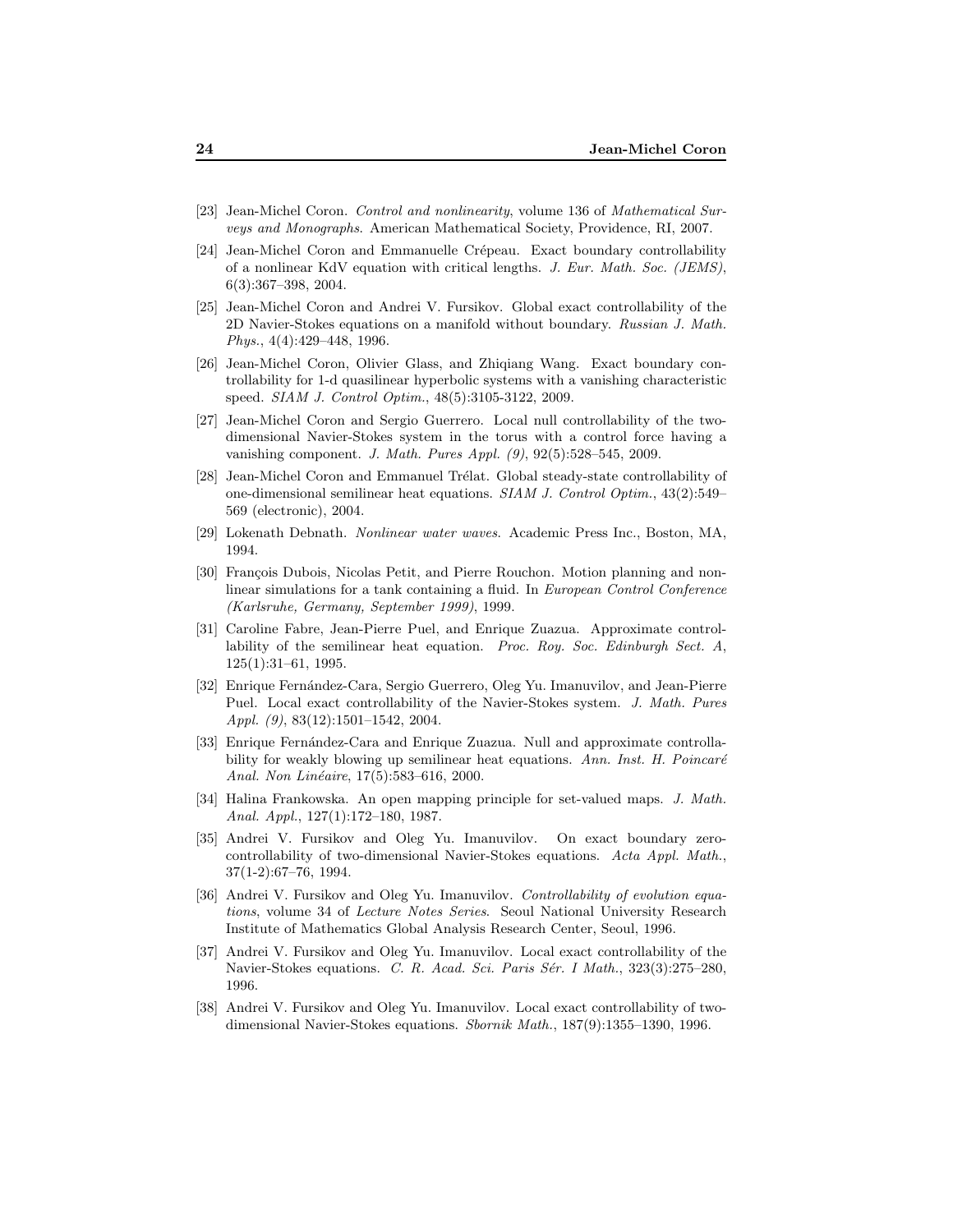- [39] Andrei V. Fursikov and Oleg Yu. Imanuvilov. Exact controllability of the Navier-Stokes and Boussinesq equations. Russian Math. Surveys, 54:565–618, 1999.
- [40] Andrei Gabrielov. Multiplicity of a zero of an analytic function on a trajectory of a vector field. In The Arnoldfest (Toronto, ON, 1997), volume 24 of Fields Inst. Commun., pages 191–200. Amer. Math. Soc., Providence, RI, 1999.
- [41] Andrei Gabrielov, Frédéric Jean, and Jean-Jacques Risler. Multiplicity of polynomials on trajectories of polynomial vector fields in  $\mathbb{C}^3$ . In Singularities Symposium—Lojasiewicz 70 (Kraków, 1996; Warsaw, 1996), volume 44 of Banach Center Publ., pages 109–121. Polish Acad. Sci., Warsaw, 1998.
- [42] Olivier Glass. Contrôlabilité exacte frontière de l'équation d'Euler des fluides parfaits incompressibles en dimension 3. C. R. Acad. Sci. Paris Sér. I Math., 325(9):987–992, 1997.
- [43] Olivier Glass. Exact boundary controllability of 3-D Euler equation. ESAIM Control Optim. Calc. Var., 5:1–44 (electronic), 2000.
- [44] Olivier Glass. On the controllability of the Vlasov-Poisson system. J. Differential Equations, 195(2):332–379, 2003.
- [45] Olivier Glass. On the controllability of the 1-D isentropic Euler equation. J. Eur. Math. Soc. (JEMS), 9(3):427–486, 2007.
- [46] Robert Hermann. On the accessibility problem in control theory. In Internat. Sympos. Nonlinear Differential Equations and Nonlinear Mechanics, pages 325– 332. Academic Press, New York, 1963.
- [47] Lop Fat Ho. Observabilité frontière de l'équation des ondes. C. R. Acad. Sci. Paris Sér. I Math., 302(12):443-446, 1986.
- [48] Thierry Horsin. On the controllability of the Burgers equation. ESAIM Control Optim. Calc. Var., 3:83–95 (electronic), 1998.
- [49] Oleg Yu. Imanuvilov. Boundary controllability of parabolic equations. Uspekhi Mat. Nauk, 48(3(291)):211–212, 1993.
- [50] Oleg Yu. Imanuvilov. Controllability of parabolic equations. Mat. Sb., 186(6):109–132, 1995.
- [51] Oleg Yu. Imanuvilov. On exact controllability for the Navier-Stokes equations. ESAIM Control Optim. Calc. Var., 3:97–131 (electronic), 1998.
- [52] Oleg Yu. Imanuvilov. Remarks on exact controllability for the Navier-Stokes equations. ESAIM Control Optim. Calc. Var., 6:39–72 (electronic), 2001.
- [53] Oleg Yu. Imanuvilov and Jean-Pierre Puel. On global controllability of 2-D Burgers equation. Discrete Contin. Dyn. Syst., 23(1-2):299–313, 2009.
- [54] Matthias Kawski. High-order small-time local controllability. In H.J. Sussmann, editor, Nonlinear controllability and optimal control, volume 133 of Monogr. Textbooks Pure Appl. Math., pages 431–467. Dekker, New York, 1990.
- [55] Irena Lasiecka and Roberto Triggiani. Exact controllability of semilinear abstract systems with application to waves and plates boundary control problems. Appl. Math. Optim., 23(2):109–154, 1991.
- [56] Gilles Lebeau and Luc Robbiano. Contrôle exact de l'équation de la chaleur. Comm. Partial Differential Equations, 20(1-2):335–356, 1995.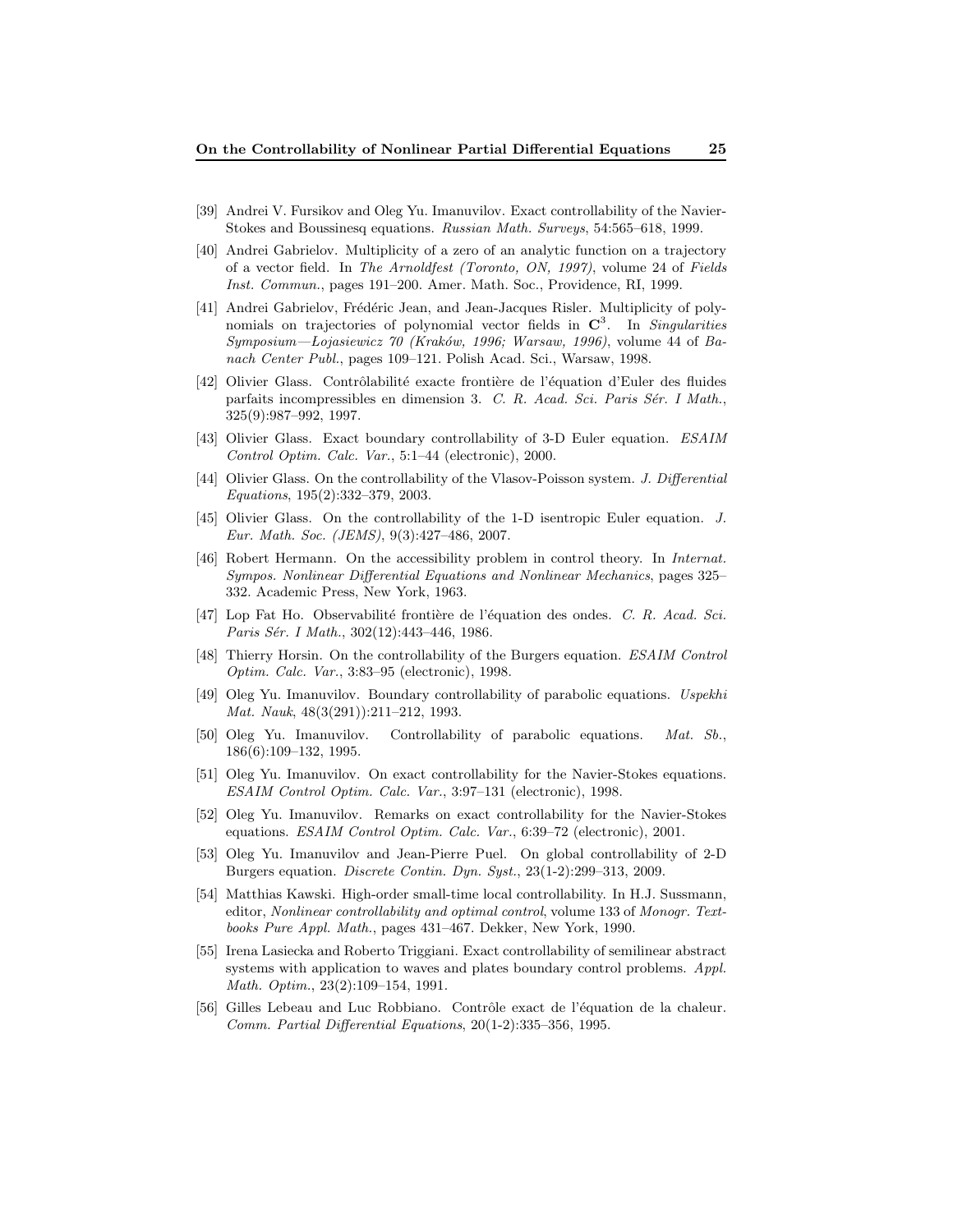- [57] Ta-tsien Li. Controllability and Observability for Quasilinear Hyperbolic Systems, volume 3 of AIMS Series on Applied Mathematics. American Institute of Mathematical Sciences (AIMS), Springfield, MO, 2010.
- $[58]$  Jacques-Louis Lions. Contrôlabilité exacte, perturbations et stabilisation de  $systèmes$  distribués. Tome 1, volume 8 of Recherches en Mathématiques Ap $pliquées. With appendices by E. Zuazua, C. Bardos, G. Lebeau and J. Rauch.$
- [59] Jacques-Louis Lions. Exact controllability, stabilization and perturbations for distributed systems.  $SIAM$   $Rev., 30(1):1-68, 1988.$
- [60] Jacques-Louis Lions. Exact controllability for distributed systems. Some trends and some problems. In Applied and industrial mathematics (Venice, 1989), volume 56 of Math. Appl., pages 59–84. Kluwer Acad. Publ., Dordrecht, 1991.
- [61] Jacques-Louis Lions. Are there connections between turbulence and controllability? 9th INRIA International Conference, Antibes, June 12–15, 1990.
- [62] Tadashi Nagano. Linear differential systems with singularities and an application to transitive Lie algebras. J. Math. Soc. Japan, 18:398–404, 1966.
- [63] Petr K. Rashevski. About connecting two points of complete nonholonomic space by admissible curve. Uch Zapiski Ped. Inst. Libknexta, 2:83–94, 1938.
- [64] Jean-Jacques Risler. A bound for the degree of nonholonomy in the plane. Theoret. Comput. Sci., 157(1):129–136, 1996.
- [65] Lionel Rosier. Exact boundary controllability for the Korteweg-de Vries equation on a bounded domain. ESAIM Control Optim. Calc. Var., 2:33–55 (electronic), 1997.
- [66] Pierre Rouchon. Control of a quantum particle in a moving potential well. In Lagrangian and Hamiltonian methods for nonlinear control 2003, pages 287–290. IFAC, Laxenburg, 2003.
- [67] David L. Russell. Nonharmonic Fourier series in the control theory of distributed parameter systems. J. Math. Anal. Appl., 18:542–560, 1967.
- [68] Armen Shirikyan. Approximate controllability of three-dimensional Navier-Stokes equations. Comm. Math. Phys., 266(1):123–151, 2006.
- [69] Leonard M. Silverman and Henry E. Meadows. Controllability and time-variable unilateral networks. IEEE Trans. Circuit Theory, CT-12:308–314, 1965.
- [70] Eduardo D. Sontag. Finite-dimensional open-loop control generators for nonlinear systems. Internat. J. Control, 47(2):537–556, 1988.
- [71] Eduardo D. Sontag. Control of systems without drift via generic loops. IEEE Trans. Automat. Control, 40(7):1210–1219, 1995.
- [72] Gianna Stefani. On the local controllability of a scalar-input control system. In C.I. Byrns and A. Lindquist, editors, Theory and applications of nonlinear control systems (Stockholm, 1985), pages 167–179. North-Holland, Amsterdam, 1986.
- [73] Héctor J. Sussmann. Orbits of families of vector fields and integrability of distributions. Trans. Amer. Math. Soc., 180:171–188, 1973.
- [74] Héctor J. Sussmann. Lie brackets and local controllability: a sufficient condition for scalar-input systems. SIAM J. Control Optim., 21(5):686–713, 1983.